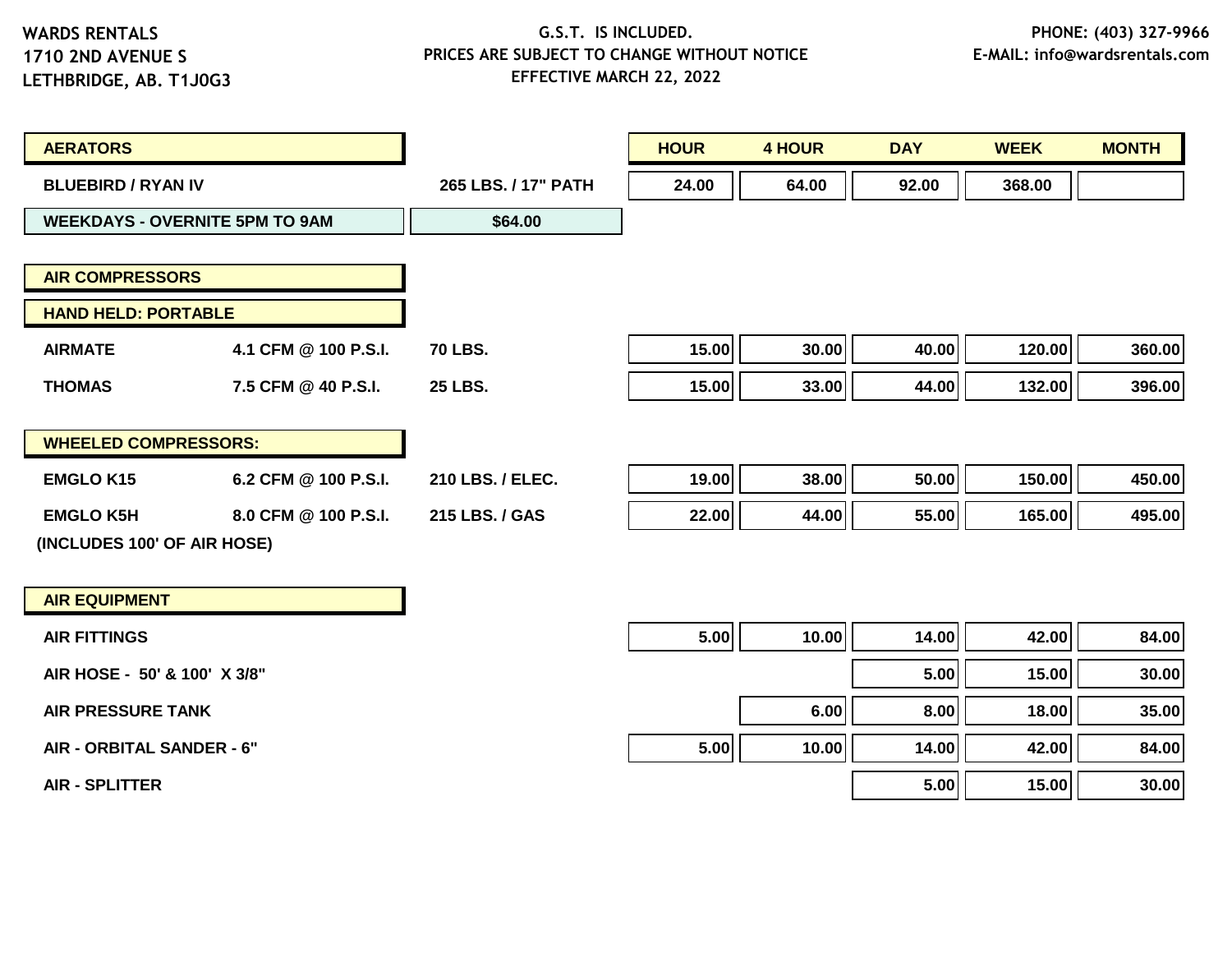# **G.S.T. IS INCLUDED. PRICES ARE SUBJECT TO CHANGE WITHOUT NOTICE EFFECTIVE MARCH 22, 2022**

| <b>AIR NAILERS</b>                  |                       | <b>HOUR</b> | <b>4 HOUR</b> | <b>DAY</b> | <b>WEEK</b> | <b>MONTH</b> |
|-------------------------------------|-----------------------|-------------|---------------|------------|-------------|--------------|
| <b>BOSTICH - HARDWOOD FLOOR</b>     | <b>NAILER</b>         | 12.00       | 24.00         | 30.00      | 105.00      | 210.00       |
| <b>BRAD NAILER - PRIME 18 GA.</b>   | 3/4" TO 2"            | 5.00        | 10.00         | 14.00      | 42.00       | 84.00        |
| <b>BRAD NAILER - PASLODE 16 GA.</b> | 1" TO 2"              | 6.00        | 12.00         | 16.00      | 40.00       | 80.00        |
| <b>HITACHI 45AB - ROOFING</b>       | <b>NAILER</b>         | 11.00       | 21.00         | 28.00      | 98.00       | 200.00       |
| <b>PASLODE 350S - FRAMING</b>       | <b>NAILER</b>         | 11.00       | 21.00         | 28.00      | 98.00       | 200.00       |
| <b>AIR PAINT SPRAYERS</b>           |                       |             |               |            |             |              |
| <b>1 QUART AUTO SPRAYER</b>         |                       |             | 19.00         | 25.00      | 75.00       | 187.50       |
| <b>AIRLESS PAINT SPRAYER</b>        |                       |             |               |            |             |              |
| <b>GRACO 395</b>                    | 5 - 15 Gallons / Day  |             | 84.00         | 105.00     | 420.00      | 840.00       |
| <b>GRACO 600/695</b>                | 15 - 50 Gallons / Day |             | 104.00        | 130.00     | 520.00      | 1,040.00     |
| <b>ACCESSORIES:</b>                 |                       |             |               |            |             |              |
| <b>REVERSE-A-CLEAN GUN</b>          |                       |             | 23.00         | 30.00      | 120.00      | 270.00       |

**WAND - 3' EXTENSION 23.00 30.00 120.00 270.00**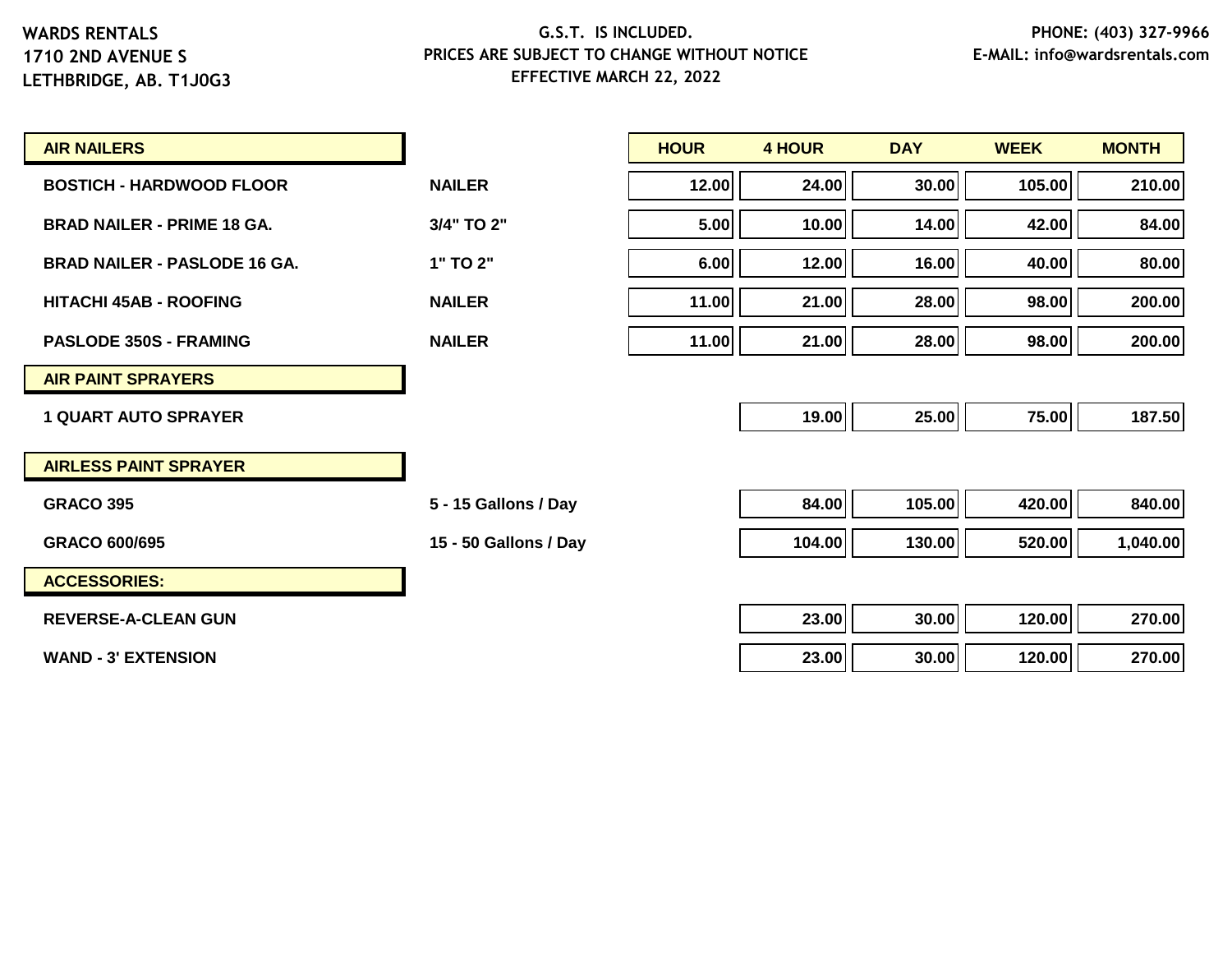| <b>AIR STAPLERS</b>                           |                     | <b>HOUR</b> | <b>4 HOUR</b> | <b>DAY</b> | <b>WEEK</b> | <b>MONTH</b> |
|-----------------------------------------------|---------------------|-------------|---------------|------------|-------------|--------------|
| <b>PASLODE - 3150</b>                         | <b>PROBOARD</b>     | 11.00       | 21.00         | 28.00      | 84.00       | 168.00       |
| <b>PASLODE - S200</b>                         | <b>SHEETING</b>     | 11.00       | 21.00         | 28.00      | 84.00       | 168.00       |
| <b>PRIME - ENGINEERED FLOORING</b>            | 3/8" - 5/8" THICK   |             | 17.00         | 22.00      | 66.00       | 132.00       |
| <b>PRIME - HARDWOOD FLOORING</b>              | 5/8" - 3/4" THICK   |             | 23.00         | 30.00      | 105.00      | 210.00       |
| <b>PRIME SOFFIT 18 GA.</b>                    |                     |             | 17.00         | 22.00      | 66.00       | 132.00       |
| <b>AIR TEXTURING EQUIPMENT</b>                |                     |             |               |            |             |              |
| <b>TEXTURE HOPPER</b>                         |                     | 5.00        | 11.00         | 14.00      | 42.00       | 84.00        |
| <b>HOPPER &amp; ELEC. COMP.</b>               | <b>THOMAS COMP.</b> | 15.00       | 33.00         | 44.00      | 132.00      | 396.00       |
| <b>SPARKLERS</b>                              | <b>AIR OR HAND</b>  |             | 6.00          | 8.00       | 18.00       | 35.00        |
| <b>ALTERNATOR</b>                             |                     |             |               |            |             |              |
| 1850 WATT - 15 AMP.<br><b>COLEMAN</b>         |                     | 9.00        | 18.00         | 24.00      | 96.00       | 240.00       |
| 2000 WATT - 14 AMP.<br><b>GENERAC</b>         |                     | 9.00        | 18.00         | 24.00      | 96.00       | 240.00       |
| 2500 WATT - 15 AMP.<br><b>WACKER</b>          |                     | 17.00       | 33.00         | 44.00      | 176.00      | 396.00       |
| 5000 WATT - 30 AMP.<br><b>MAKITA / WACKER</b> |                     | 21.00       | 41.00         | 54.00      | 216.00      | 486.00       |
| <b>ROBIN</b><br>7500 WATT - 45 AMP.           |                     | 25.00       | 49.00         | 65.00      | 260.00      | 585.00       |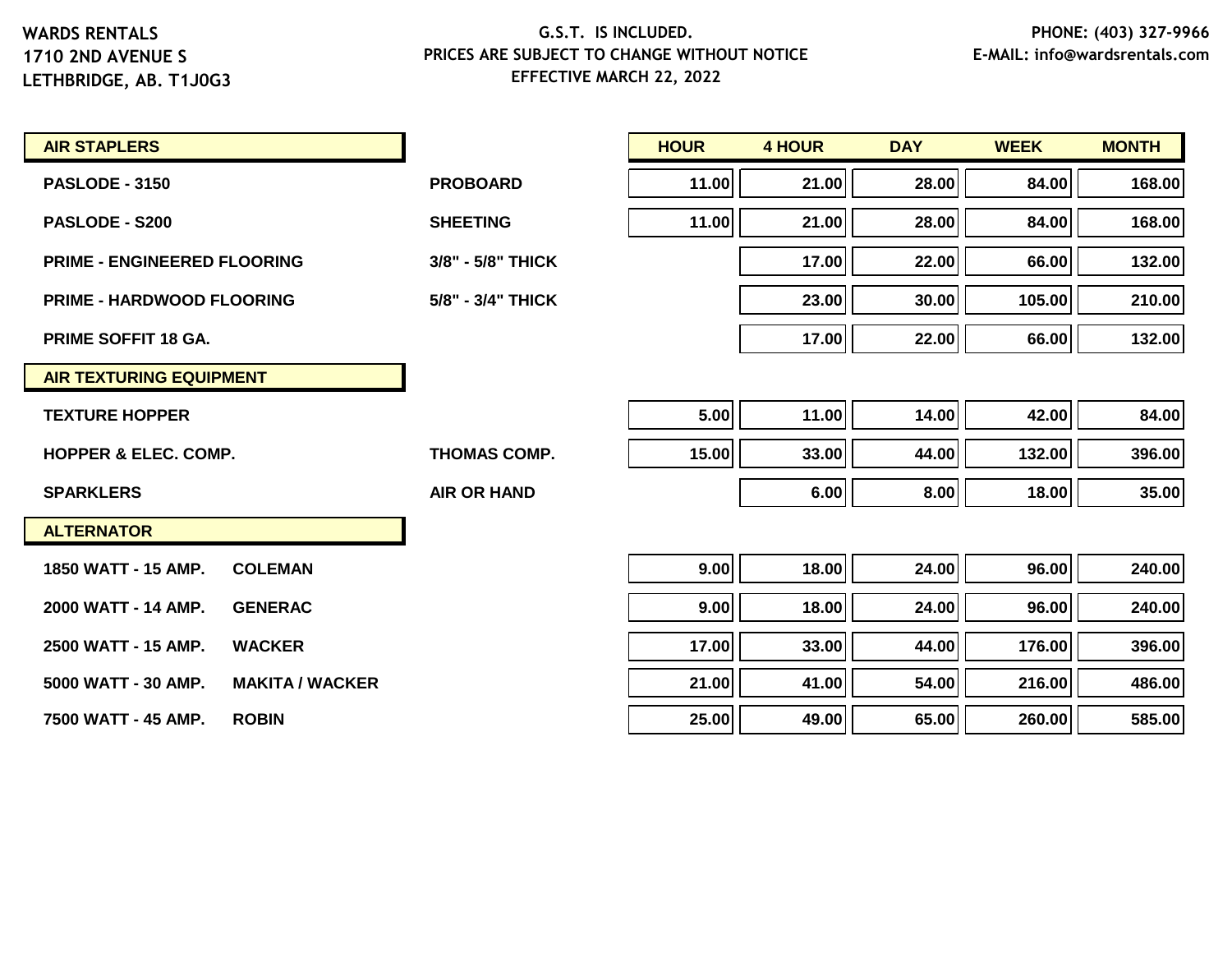**1710 2ND AVENUE S LETHBRIDGE, AB. T1J0G3**

#### **G.S.T. IS INCLUDED. PRICES ARE SUBJECT TO CHANGE WITHOUT NOTICE EFFECTIVE MARCH 22, 2022**

| <b>ANGLE GRINDERS</b>      |                     |                     | <b>HOUR</b> | <b>4 HOUR</b> | <b>DAY</b> | <b>WEEK</b> | <b>MONTH</b> |
|----------------------------|---------------------|---------------------|-------------|---------------|------------|-------------|--------------|
| <b>4" MINI GRINDER</b>     | <b>MAKITA</b>       |                     | 5.00        | 11.00         | 14.00      | 42.00       | 84.00        |
| <b>5" MINI GRINDER</b>     | <b>MAKITA</b>       |                     | 8.00        | 12.00         | 16.00      | 56.00       | 112.00       |
| <b>7" GRINDER</b>          | <b>MAKITA</b>       |                     | 10.00       | 15.00         | 20.00      | 70.00       | 140.00       |
| <b>7" AUTO POLISHER</b>    | <b>MAKITA</b>       |                     | 10.00       | 15.00         | 20.00      | 70.00       | 140.00       |
| <b>APPLIANCE DOLLY</b>     |                     |                     |             |               |            |             |              |
| <b>APPLIANCE DOLLY</b>     |                     | <b>500 LBS. MAX</b> | 9.00        | 14.00         | 18.00      | 54.00       | 108.00       |
| <b>ARBORITE TRIMMER</b>    | <b>PORTER CABLE</b> | <b>BIT INCLUDED</b> | 7.00        | 11.00         | 14.00      | 42.00       | 84.00        |
| <b>AUGERS: FENCE POST</b>  |                     |                     |             |               |            |             |              |
| <b>GROUND HOG</b>          | 2 MAN / HONDA ENG.  | $4" - 10"$          | 28.00       | 56.00         | 80.00      | 240.00      | 720.00       |
| <b>HAND AUGER</b>          | <b>STANDARD 3'</b>  | $4" - 8"$           | 5.00        | 8.00          | 10.00      | 25.00       | 50.00        |
| <b>HAND AUGER</b>          | <b>EXTENSION 6'</b> |                     | 7.00        | 11.00         | 14.00      | 35.00       | 70.00        |
| <b>LEVER AUGER</b>         | 5' TO 6'            |                     | 7.00        | 11.00         | 14.00      | 35.00       | 70.00        |
| <b>POST POUNDER</b>        |                     | <b>4" MAXIMUM</b>   |             | 8.00          | 10.00      | 30.00       | 60.00        |
| <b>AUTOMATIC LEVELS</b>    |                     |                     |             |               |            |             |              |
| LEVEL / TRIPOD / ROD       |                     |                     | 15.00       | 24.00         | 30.00      | 90.00       | 180.00       |
| <b>IMPERIAL/METRIC ROD</b> |                     |                     |             |               | 5.00       | 15.00       | 30.00        |
| <b>TRIPOD</b>              |                     |                     |             | 8.00          | 10.00      | 30.00       | 60.00        |

**AXE 6.00 8.00 16.00 32.00**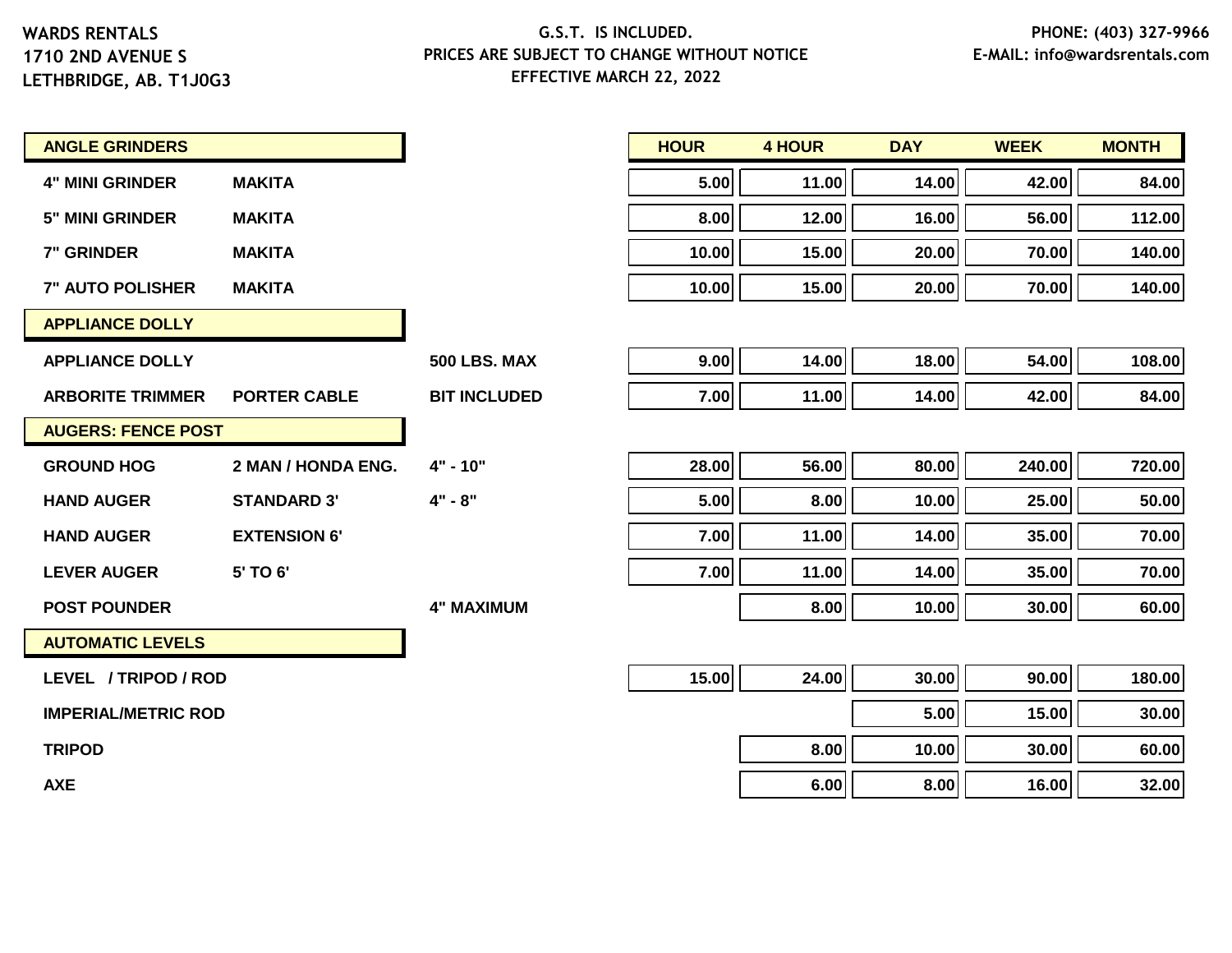# **1710 2ND AVENUE S**

**LETHBRIDGE, AB. T1J0G3**

| <b>BANQUET / PARTY TABLES</b> |                |                       | <b>HOUR</b> | <b>4 HOUR</b> | <b>DAY</b> | <b>WEEK</b> | <b>MONTH</b> |
|-------------------------------|----------------|-----------------------|-------------|---------------|------------|-------------|--------------|
| <b>PLASTIC TABLE</b>          |                | 2'X4'                 |             | 4.00          | 5.00       | 15.00       | 30.00        |
| <b>PLASTIC TABLE</b>          |                | $21/2 \times 6'$      |             | 5.00          | 6.00       | 15.00       | 30.00        |
| <b>PLASTIC TABLE</b>          |                | $21/2 \times 8'$      |             | 6.00          | 8.00       | 20.00       | 40.00        |
| <b>WOOD TABLE</b>             |                | 2' X 4'               |             | 5.00          | 6.00       | 18.00       | 36.00        |
| <b>WOOD TABLE</b>             |                | 2 1/2' X 6'           |             | 5.00          | 6.00       | 18.00       | 36.00        |
| <b>WOOD TABLE</b>             |                | 2 1/2' X 8'           |             | 5.00          | 6.00       | 18.00       | 36.00        |
| <b>WOOD TABLE</b>             |                | 4' X 4'               |             | 5.00          | 6.00       | 18.00       | 36.00        |
| <b>30" COCKTAIL TABLE</b>     |                | 30" - 2 TO 4 PERSON   |             | 8.00          | 12.00      | 30.00       | 60.00        |
| <b>4' ROUND TABLE</b>         |                | <b>48" - 4 PERSON</b> |             | 5.00          | 6.00       | 18.00       | 36.00        |
| <b>5' ROUND TABLE</b>         |                | <b>60" - 8 PERSON</b> |             | 6.00          | 8.00       | 24.00       | 48.00        |
|                               |                |                       |             |               |            |             |              |
| <b>BASIN WRENCH</b>           |                |                       |             |               | 5.00       | 15.00       | 30.00        |
| <b>BATTERY CHARGER</b>        |                |                       | 6.00        | 9.00          | 12.00      | 30.00       | 60.00        |
| <b>BEER TUBS</b>              | <b>PLASTIC</b> | 15 OR 22 GALLON       |             |               | 5.00       | 10.00       | 30.00        |
| <b>BELT SANDER</b>            | <b>MAKITA</b>  | 4" X 24"              |             | 18.00         | 24.00      | 96.00       | 288.00       |
| <b>BENCH CUTOFF SAWS</b>      |                |                       |             |               |            |             |              |
| <b>MAKITA BENCH CUTOFF</b>    |                | <b>12" METAL</b>      |             | 18.00         | 24.00      | 96.00       | 240.00       |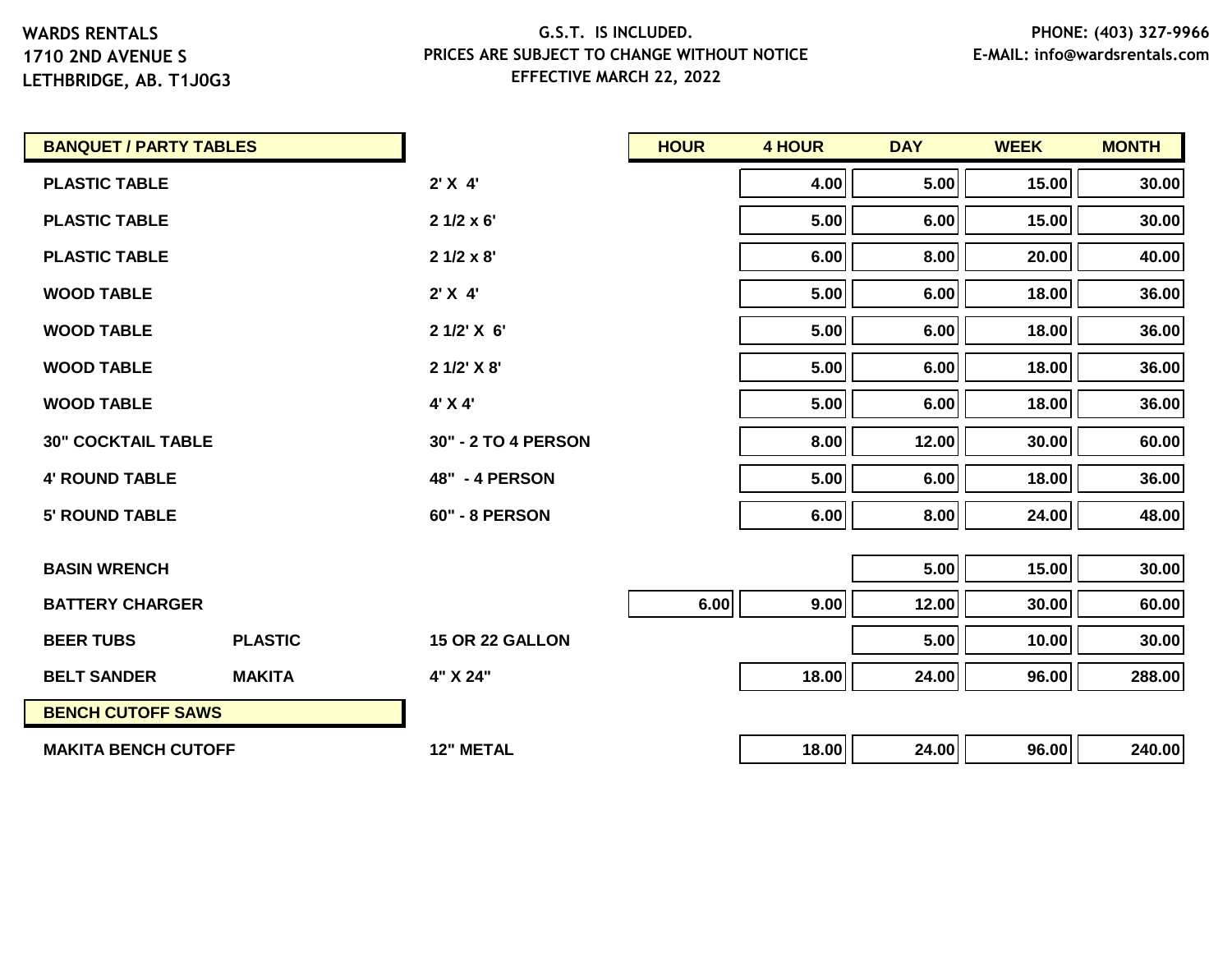**1710 2ND AVENUE S LETHBRIDGE, AB. T1J0G3**

|                                     |                           |                   | <b>HOUR</b> | <b>4 HOUR</b> | <b>DAY</b> | <b>WEEK</b> | <b>MONTH</b> |
|-------------------------------------|---------------------------|-------------------|-------------|---------------|------------|-------------|--------------|
| <b>BEVERAGE CONTAINERS</b>          |                           |                   |             |               | 6.00       | 18.00       | 54.00        |
| <b>BISCUIT JOINER</b>               |                           |                   |             | 12.00         | 16.00      | 48.00       | 144.00       |
| <b>BLANKETS</b>                     | <b>MOVING/PADDED</b>      | 6' BY 6'          |             |               | 2.00       | 6.00        | 18.00        |
| <b>BOLT CUTTERS</b>                 | 5/16" MAX.                |                   | 5.00        | 8.00          | 10.00      | 30.00       | 90.00        |
| <b>BOOMERS</b>                      |                           |                   |             |               | 5.00       | 15.00       | 45.00        |
| <b>BOOSTER CABLES</b>               |                           |                   |             |               | 5.00       | 15.00       | 45.00        |
| <b>BRICK / PAVING STONE CUTTERS</b> |                           |                   |             |               |            |             |              |
| <b>ALMI 33</b>                      |                           | <b>GUILLOTINE</b> | 10.00       | 19.00         | 24.00      | 72.00       | 216.00       |
| <b>PORTA TILE</b>                   |                           | 10" BLADE         | 12.00       | 24.00         | 30.00      | 90.00       | 270.00       |
| <b>DIAMOND BLADE</b>                | \$2.00 / 000"             | MAX. 3 3/4"       |             |               |            |             |              |
| <b>CLIPPER BLOCK SAW</b>            |                           | <b>14" BLADE</b>  | 21.00       | 42.00         | 56.00      | 135.00      | 405.00       |
| <b>DIAMOND BLADE</b>                | \$3.00 / 000"             | MAX. 8"X8"X16"    |             |               |            |             |              |
| <b>BROOMS</b>                       | <b>CONCRETE FINISHING</b> |                   |             | 6.00          | 8.00       | 24.00       | 48.00        |
| <b>BROOMS</b>                       | <b>SHOP / SWEEP</b>       |                   |             | 6.00          | 8.00       | 24.00       | 48.00        |
| <b>BUCK / SWEDE SAW</b>             |                           |                   |             | 5.00          | 6.00       | 18.00       | 54.00        |
| <b>BULL FOAT</b>                    |                           |                   |             | 12.00         | 16.00      | 48.00       | 144.00       |
| <b>EXTRA HANDLES</b>                | <b>EACH</b>               |                   |             |               | 2.00       | 6.00        | 18.00        |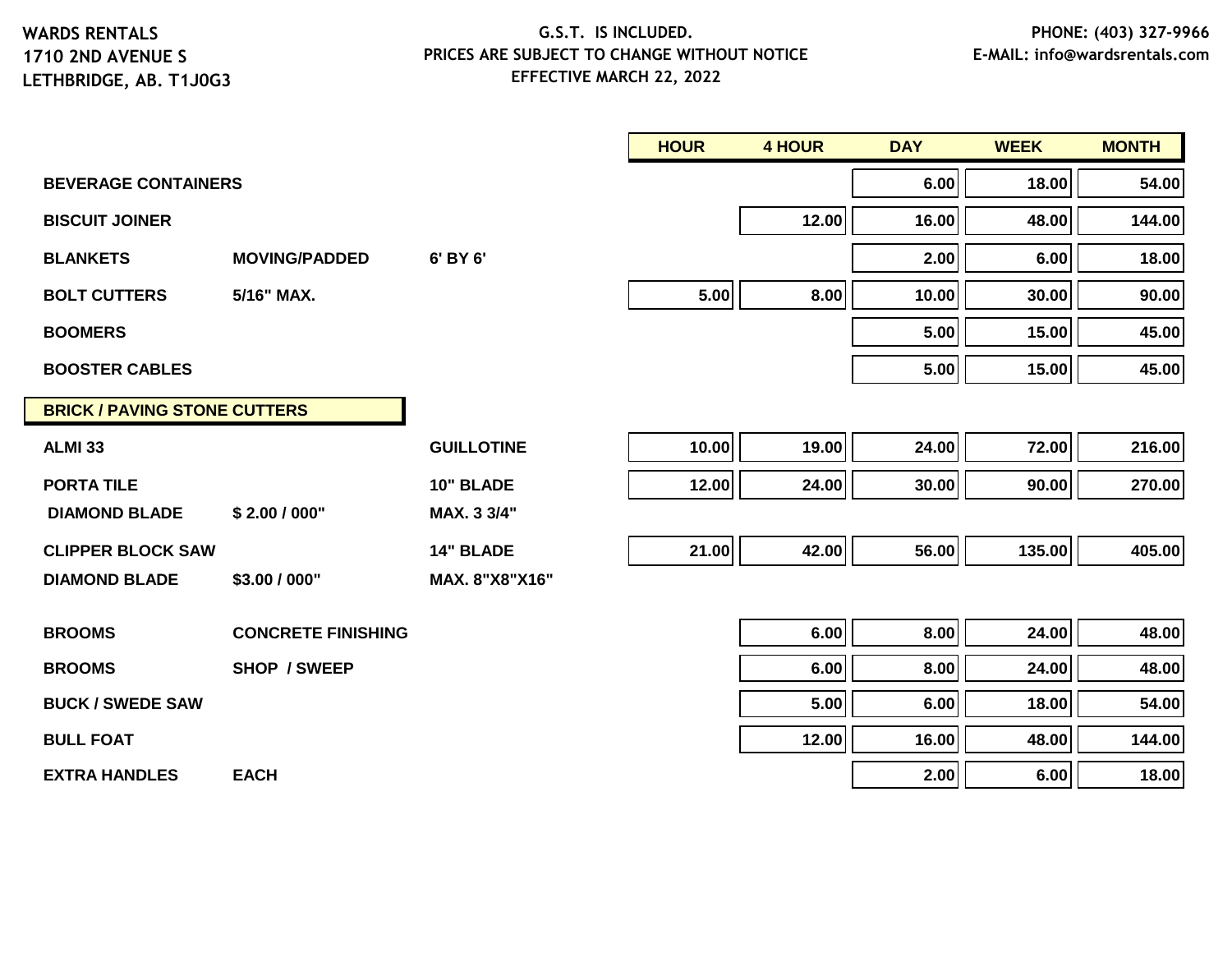**LETHBRIDGE, AB. T1J0G3**

|                                |                   |                      | <b>HOUR</b> | <b>4 HOUR</b> | <b>DAY</b> | <b>WEEK</b> | <b>MONTH</b> |
|--------------------------------|-------------------|----------------------|-------------|---------------|------------|-------------|--------------|
| <b>CAMPER JACKS - PAIR</b>     |                   |                      | 10.00       | 15.00         | 20.00      | 70.00       | 140.00       |
| <b>CAR TOOLS</b>               |                   |                      |             |               |            |             |              |
| <b>AXLE PULLER</b>             |                   | <b>HAMMER SLIDE</b>  |             | 6.00          | 8.00       | 20.00       | 50.00        |
| <b>BEARING PULLER</b>          |                   |                      |             | 6.00          | 8.00       | 20.00       | 50.00        |
| <b>BOOSTER CABLES</b>          |                   |                      |             | 4.00          | 5.00       | 15.00       | 45.00        |
| <b>BRAKE DRUM PULLER</b>       |                   |                      |             | 6.00          | 8.00       | 20.00       | 50.00        |
| <b>CLUTCH ALIGNMENT TOOL</b>   |                   |                      |             | 6.00          | 8.00       | 20.00       | 50.00        |
| <b>CYLINDER HONE</b>           | <b>DEGLAZER</b>   |                      |             | 6.00          | 8.00       | 20.00       | 50.00        |
| <b>COIL SPRING COMP.</b>       | <b>STANDARD</b>   |                      | 6.00        | 9.00          | 12.00      | 35.00       | 65.00        |
| <b>COIL SPRING COMP.</b>       | <b>MACPHERSON</b> |                      | 6.00        | 9.00          | 12.00      | 45.00       | 90.00        |
| <b>COMPRESSION TESTER-HAND</b> |                   |                      |             | 6.00          | 8.00       | 20.00       | 50.00        |
| <b>CREEPER</b>                 |                   |                      |             | 6.00          | 8.00       | 20.00       | 50.00        |
| <b>DRUM PULLER</b>             | <b>FRONT</b>      |                      |             | 6.00          | 8.00       | 20.00       | 50.00        |
| <b>DRUM PULLER</b>             | <b>REAR</b>       |                      |             | 6.00          | 8.00       | 20.00       | 50.00        |
| <b>ENGINE HOIST</b>            | <b>BLUEBIRD</b>   | <b>1000 LBS. MAX</b> | 20.00       | 30.00         | 40.00      | 120.00      | 360.00       |
| <b>ENGINE STAND</b>            | <b>BLUEBIRD</b>   | 600 LBS. MAX         |             | 12.00         | 16.00      | 48.00       | 144.00       |
| <b>FLOOR JACK</b>              | <b>STRONGARM</b>  | 2 TONS               | 6.00        | 12.00         | 16.00      | 48.00       | 144.00       |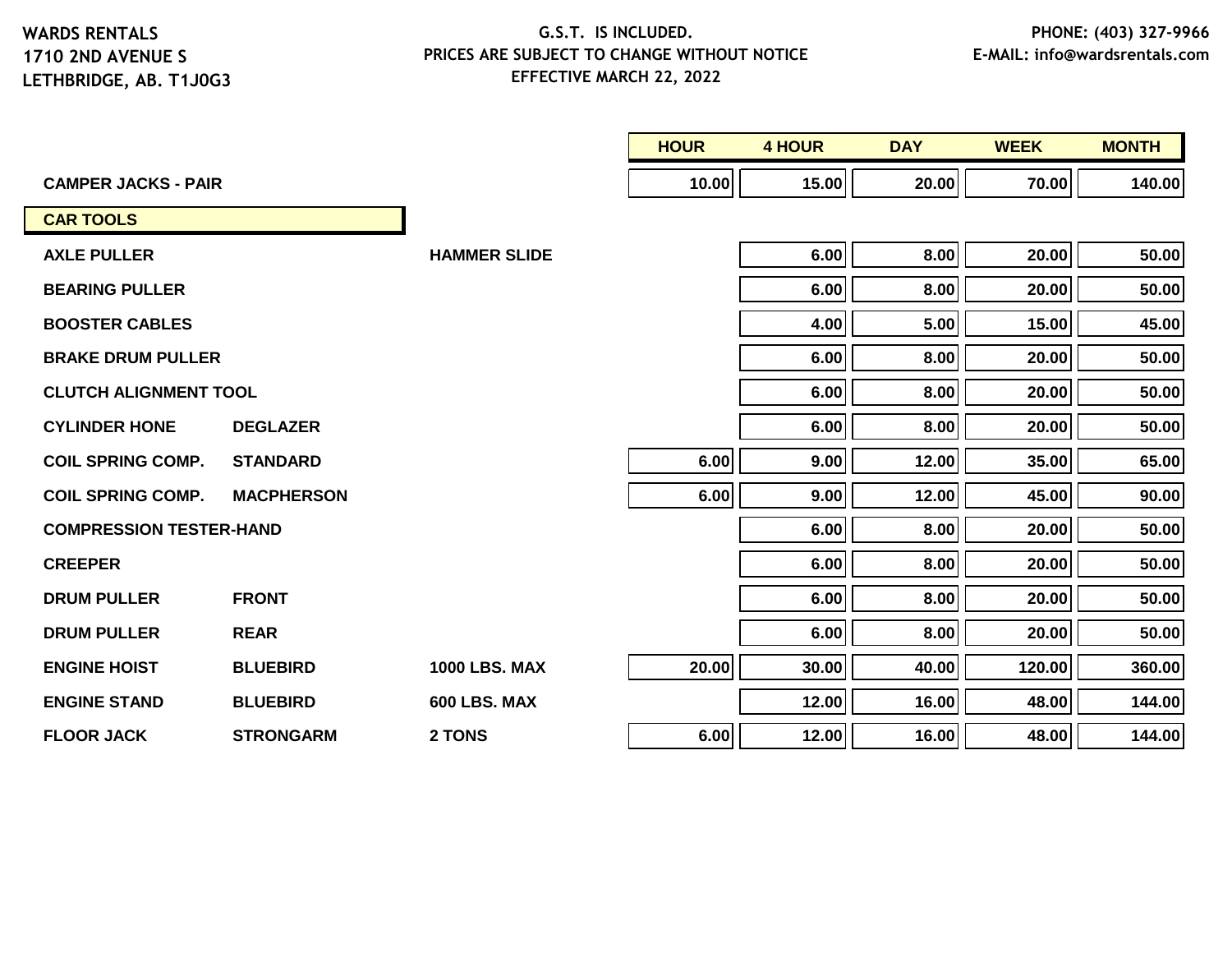**1710 2ND AVENUE S LETHBRIDGE, AB. T1J0G3**

| <b>CAR TOOLS</b>             |                   |
|------------------------------|-------------------|
| <b>GEAR PULLER</b>           | 2 OR 3 ARM        |
| <b>GLAZE BREAKER</b>         |                   |
| <b>HARMONIC PULLER</b>       |                   |
| <b>MAC STRUT PULLER</b>      |                   |
| <b>PITMAN ARM PULLER</b>     |                   |
| <b>PULLEY PULLER</b>         | <b>2 OR 3 ARM</b> |
| <b>RAMPS - 1 TON (PAIR)</b>  |                   |
| <b>RIDGE REAMER</b>          |                   |
| <b>RING GROOVE CLEANER</b>   |                   |
| <b>RING COMPRESSOR</b>       |                   |
| <b>SAFETY STANDS</b>         | 3 TON (PAIR)      |
| <b>SPRING COMP. COIL</b>     | <b>STANDARD</b>   |
| <b>SPRING COMP. COIL</b>     | <b>MAC STRUT</b>  |
| <b>SPRING COMP. VALVE</b>    |                   |
| <b>STEERING WHEEL PULLER</b> |                   |
| <b>TIE ROD BREAKER</b>       |                   |
| <b>TORQUE WRENCH:</b>        | <b>STANDARD</b>   |
| <b>TORQUE WRENCH:</b>        | <b>HEAVY DUTY</b> |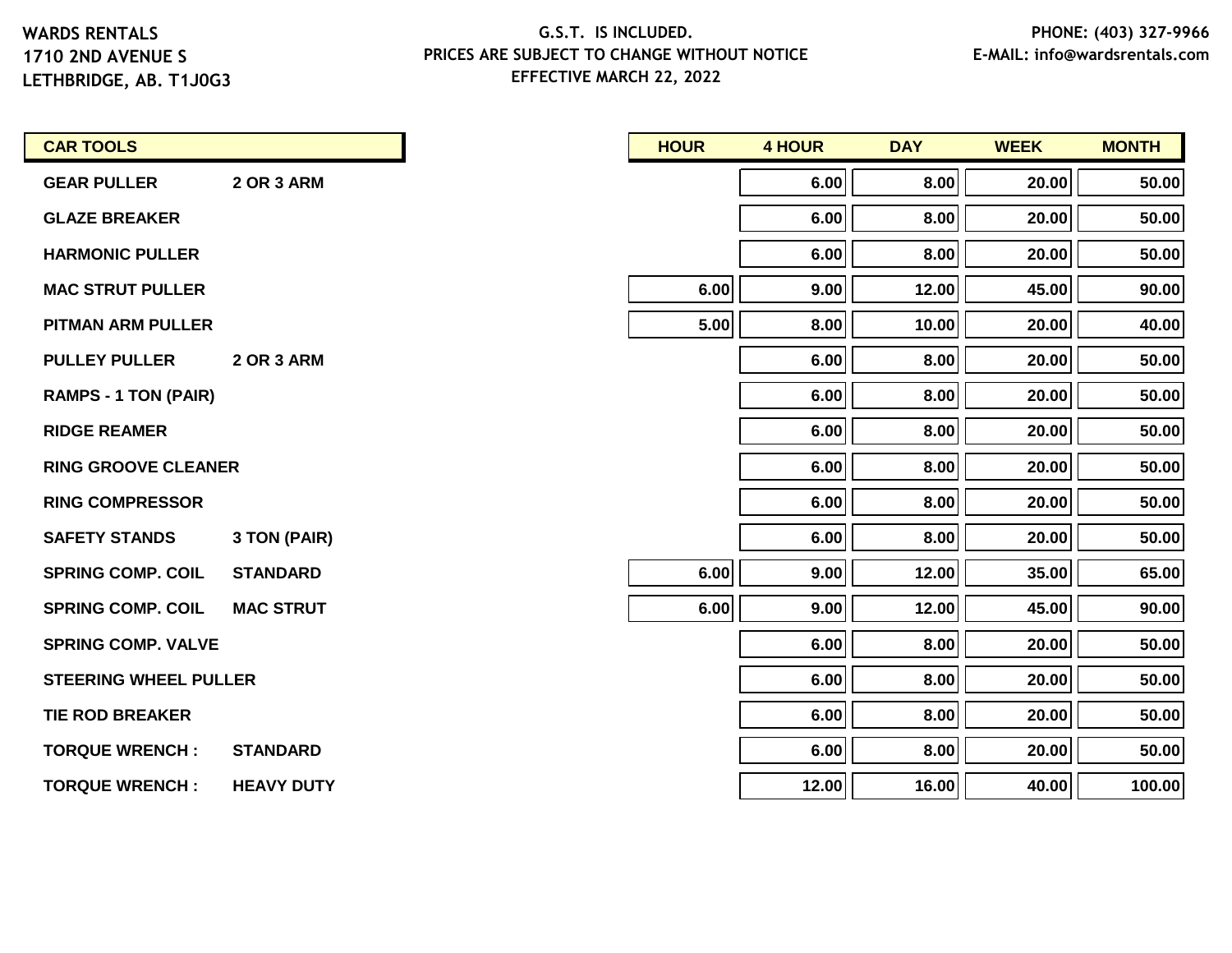| <b>CAR TOOLS</b>                   |                   |                      | <b>HOUR</b> | <b>4 HOUR</b> | <b>DAY</b> | <b>WEEK</b> | <b>MONTH</b> |
|------------------------------------|-------------------|----------------------|-------------|---------------|------------|-------------|--------------|
| <b>TRANSMISSION JACK</b>           |                   | <b>600 LBS. MAX.</b> | 20.00       | 23.00         | 30.00      | 120.00      | 360.00       |
| <b>VALVE SPRING COMP. HEAD OFF</b> |                   |                      |             | 6.00          | 8.00       | 20.00       | 50.00        |
| <b>VALVE SPRING COMP. HEAD ON</b>  |                   |                      |             | 6.00          | 8.00       | 20.00       | 50.00        |
| <b>CARPENTER'S LEVEL</b>           |                   | 3' AND 6'            |             | 6.00          | 8.00       | 16.00       | 32.00        |
| <b>CARPET EQUIPMENT</b>            |                   |                      |             |               |            |             |              |
| <b>CARPET FAN</b>                  | <b>POWR FLITE</b> | <b>2500 CFM</b>      | 12.00       | 18.00         | 24.00      | 72.00       | 216.00       |
| <b>CARPET KNIFE</b>                |                   |                      |             | 6.00          | 8.00       | 20.00       | 40.00        |
| <b>CARPET RAKE</b>                 |                   |                      |             | 6.00          | 8.00       | 16.00       | 32.00        |
| <b>CARPET ROLLER</b>               | <b>HAND</b>       | <b>5 LBS.</b>        | 6.00        | 8.00          | 10.00      | 20.00       | 40.00        |
| <b>CARPET ROLLER</b>               | <b>HEAVY DUTY</b> | <b>100 LBS</b>       |             | 14.00         | 18.00      | 72.00       | 180.00       |
| <b>FLOOR SCRAPER</b>               | <b>5' HANDLE</b>  |                      |             | 6.00          | 8.00       | 20.00       | 40.00        |
| <b>KNEE KICKER</b>                 | <b>ROBERTS</b>    | <b>RUG STRETCHER</b> | 6.00        | 11.00         | 14.00      | 42.00       | 84.00        |
| <b>POWER STRETCHER JR.</b>         |                   |                      | 12.00       | 18.00         | 24.00      | 72.00       | 216.00       |
| <b>SEAM IRON</b>                   |                   |                      | 6.00        | 11.00         | 14.00      | 42.00       | 84.00        |
| <b>SEAM ROLLER</b>                 |                   |                      |             | 6.00          | 8.00       | 16.00       | 32.00        |
| <b>STAIR TOOL</b>                  |                   |                      |             | 6.00          | 8.00       | 16.00       | 32.00        |
| <b>STRIPPER/POWER</b>              | <b>PALMER</b>     | <b>18" BLADE</b>     | 12.00       | 18.00         | 24.00      | 85.00       | 214.00       |
| <b>TACKER/STAPLER</b>              | <b>DUOFAST</b>    | 3/8" - 9/16"         |             | 14.00         | 18.00      | 54.00       | 135.00       |
| <b>VACUUM CLEANER</b>              | <b>MICHAELS</b>   | <b>10 GALLON</b>     | 10.00       | 21.00         | 28.00      | 84.00       | 168.00       |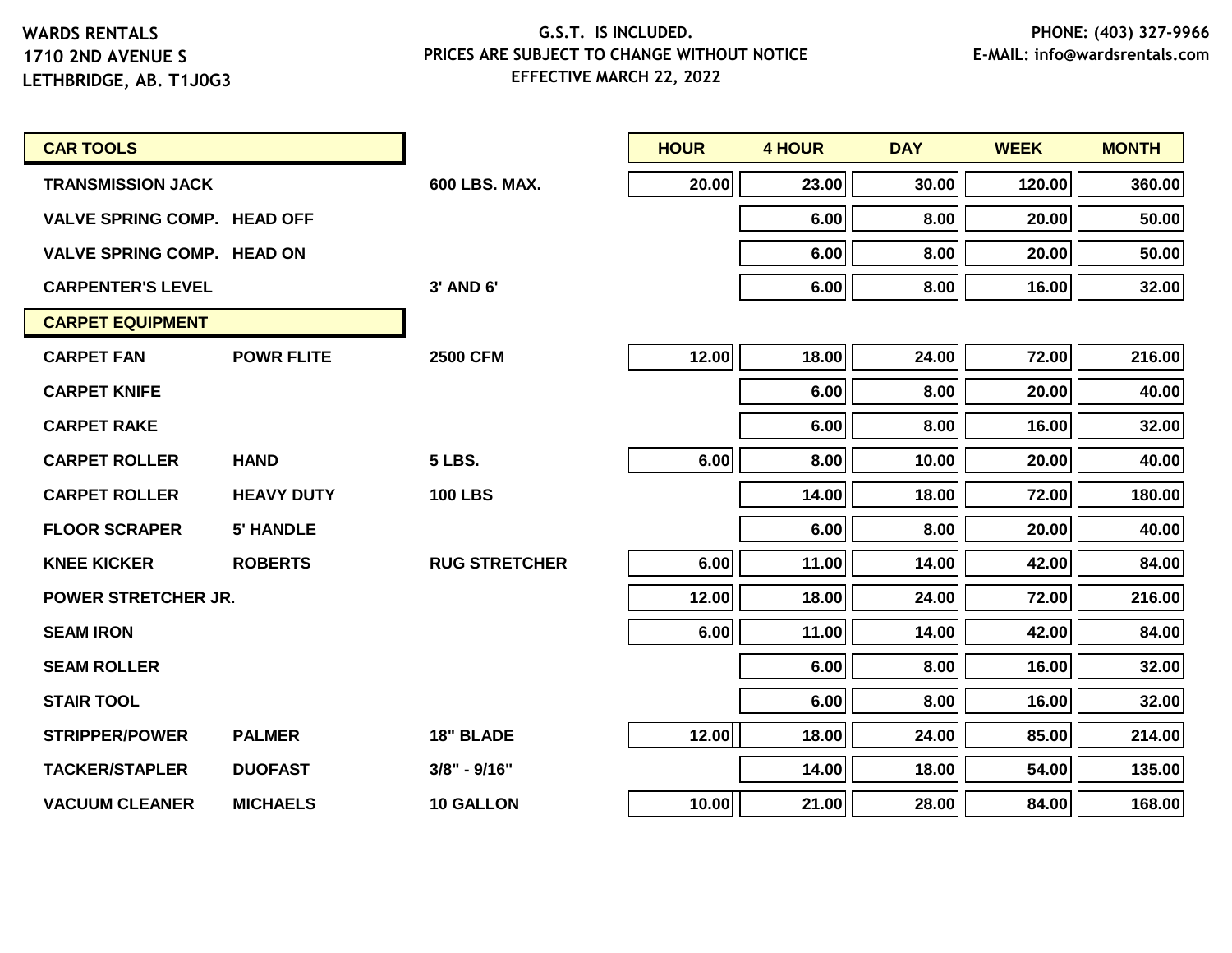**LETHBRIDGE, AB. T1J0G3**

| <b>CARPET SHAMPOOER</b>         |                      | <b>HOUR</b> | <b>4 HOUR</b> | <b>DAY</b> | <b>WEEK</b> | <b>MONTH</b> |
|---------------------------------|----------------------|-------------|---------------|------------|-------------|--------------|
| <b>POWERFLITE - SHAMPOOER</b>   |                      | 16.00       | 27.00         | 36.00      | 126.00      | 441.00       |
| <b>UPHOLSTERY ATTACHMENT</b>    |                      |             | 6.00          | 8.00       | 24.00       | 54.00        |
| <b>CARPET RAKE</b>              |                      |             | 6.00          | 8.00       | 16.00       | 32.00        |
| <b>CERAMIC TILE SAWS</b>        |                      |             |               |            |             |              |
| <b>CERAMIC CIRCULAR SAW</b>     | <b>MASTERCRAFT</b>   | 10.00       | 18.00         | 24.00      | 55.00       | 110.00       |
| <b>RIGID WET TILE SAW</b>       | <b>7" TUB SAW</b>    | 18.00       | 28.00         | 40.00      | 108.00      | 216.00       |
| <b>PORTA TILE</b>               | $(8"$ TILE)          | 18.00       | 28.00         | 40.00      | 108.00      | 216.00       |
| <b>DIAMOND BLADE</b>            |                      |             |               |            |             |              |
| TILEMATIC (12" TILE)            | (12" TILE)           | 16.00       | 27.00         | 36.00      | 126.00      | 378.00       |
| <b>DIAMOND BLADE</b>            |                      |             |               |            |             |              |
| <b>PROCUT 10" TILESAW</b>       | (24" TILE)           | 20.00       | 36.00         | 48.00      | 168.00      | 503.00       |
| <b>DIAMOND BLADE</b>            |                      |             |               |            |             |              |
| <b>SUPERMATIC (18" TILE)</b>    | (24" TILE)           | 20.00       | 36.00         | 48.00      | 168.00      | 503.00       |
| <b>DIAMOND BLADE</b>            |                      |             |               |            |             |              |
| <b>CERAMIC TOOLS: HAND:</b>     |                      |             |               |            |             |              |
| <b>CRAIN TILE CUTTER</b>        | <b>UP TO 8" TILE</b> | 4.00        | 6.00          | 8.00       | 24.00       | 32.00        |
| <b>RUBI TS 40 TILE CUTTER</b>   | UP TO 12" TILE       | 9.00        | 14.00         | 18.00      | 54.00       | 135.00       |
| <b>RUBI TS 60 - TILE CUTTER</b> | UP TO 24" TILE       | 10.00       | 18.00         | 24.00      | 72.00       | 180.00       |
| <b>TILE PLIERS - NIPPERS</b>    |                      |             |               | 3.00       | 9.00        | 18.00        |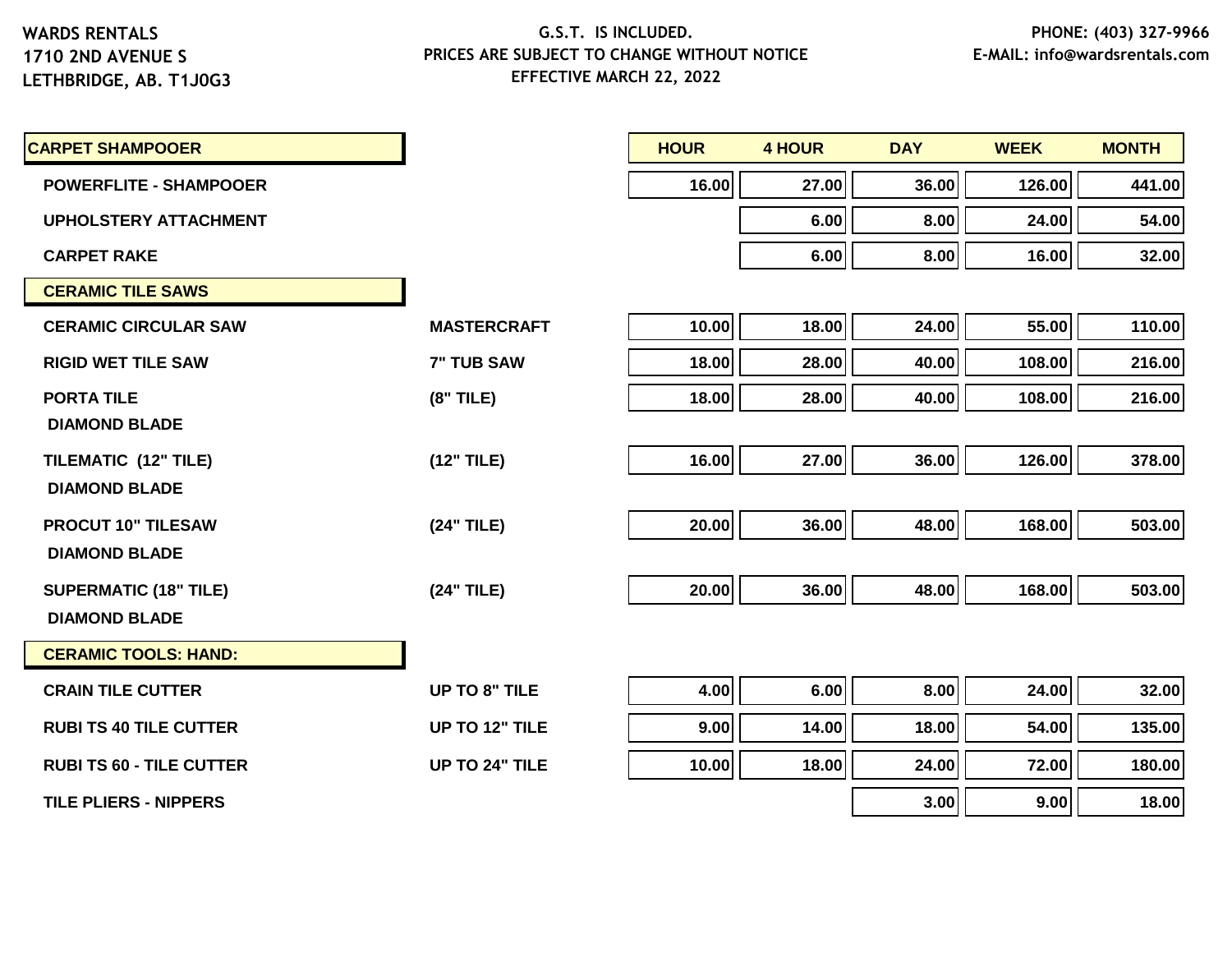**1710 2ND AVENUE S LETHBRIDGE, AB. T1J0G3**

# **G.S.T. IS INCLUDED. PRICES ARE SUBJECT TO CHANGE WITHOUT NOTICE EFFECTIVE MARCH 22, 2022**

|       |                                                                | 4.00  | 12.00  | 36.00  |
|-------|----------------------------------------------------------------|-------|--------|--------|
| 6.00  | 11.00                                                          | 14.00 | 42.00  | 54.00  |
| 9.00  | 14.00                                                          | 18.00 | 54.00  | 108.00 |
| 12.00 | 18.00                                                          | 24.00 | 96.00  | 192.00 |
|       |                                                                |       |        |        |
| 18.00 | 27.00                                                          | 36.00 | 126.00 | 315.00 |
| 24.00 | 36.00                                                          | 48.00 | 144.00 | 360.00 |
|       |                                                                |       |        |        |
|       | 1.00                                                           | 1.50  | 4.00   | 12.00  |
|       | 2.00                                                           | 3.00  | 9.00   | 27.00  |
|       | 3.00                                                           | 3.50  | 10.50  | 31.50  |
|       | 14.00                                                          | 18.00 | 54.00  | 108.00 |
| 30.00 | 60.00                                                          | 80.00 | 240.00 | 720.00 |
|       |                                                                |       |        |        |
|       | ALL HAMMERS INCLUDE 1 EXTENSION CORD AND 1 CHISEL AND 1 POINT. |       |        |        |

**ALL HAMMERS INCLUDE 1 EXTENSION CORD AND 1 CHISEL AND 1 POINT.**

| <b>MAKITA 4011</b> | <b>15 LBS.</b> | 17.00 | $33.00$ | 44.00 | 132.00 | 396.00 |
|--------------------|----------------|-------|---------|-------|--------|--------|
| <b>MAKITA 1202</b> | <b>20 LBS.</b> | 19.00 | 38.00   | 50.00 | 150.00 | 450.00 |
| <b>MAKITA 1214</b> | 30 LBS.        | 27.00 | 53.00   | 70.00 | 210.00 | 630.00 |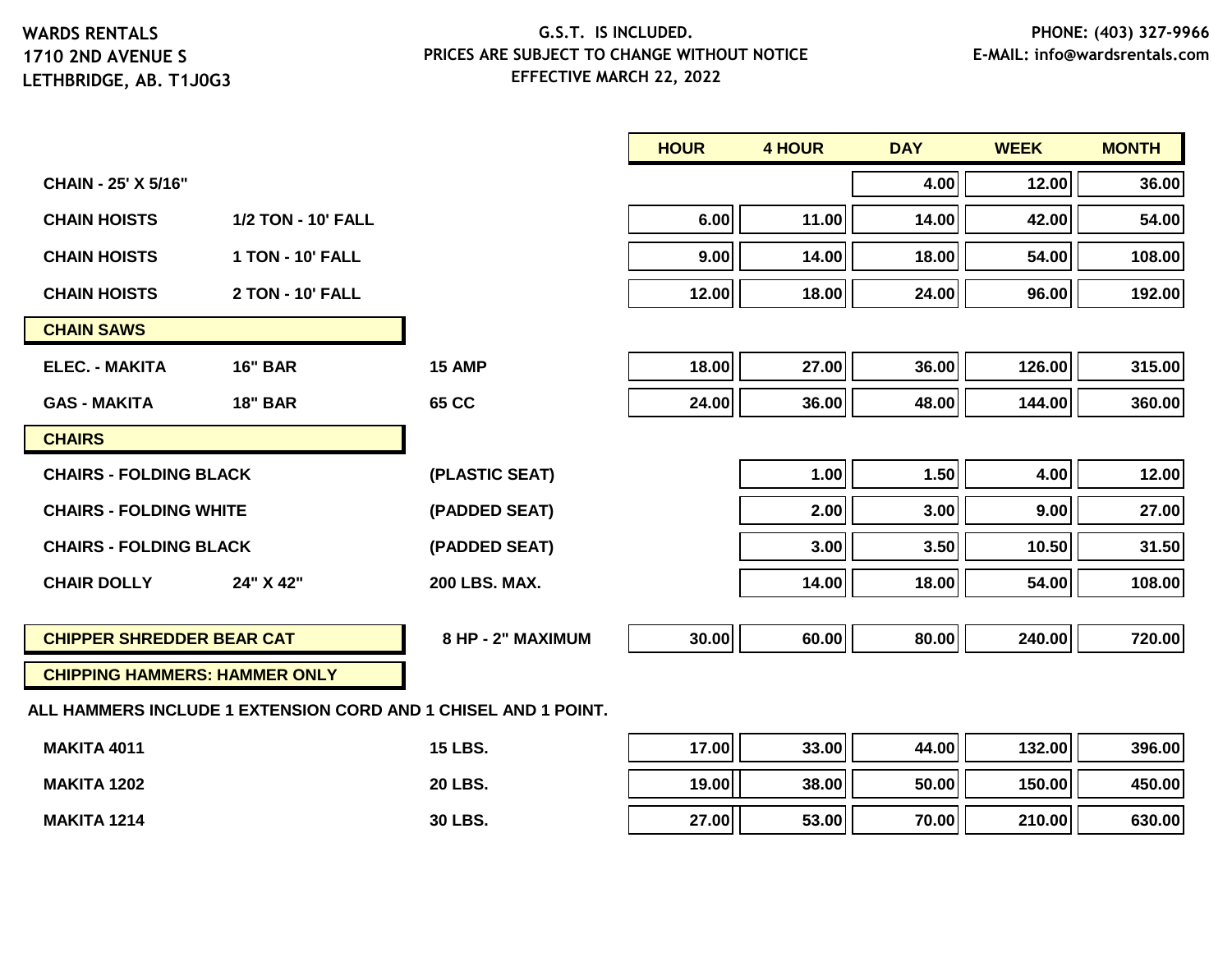| <b>CHIPPING HAMMERS: HAMMER ONLY</b>   |                         |                     | <b>HOUR</b> | <b>4 HOUR</b> | <b>DAY</b> | <b>WEEK</b> | <b>MONTH</b> |
|----------------------------------------|-------------------------|---------------------|-------------|---------------|------------|-------------|--------------|
| <b>OPTIONAL BITS</b>                   |                         |                     |             | 5.00          | 6.00       | 18.00       | 54.00        |
| <b>EXTRA SDS MAX CHISELS OR POINTS</b> |                         | <b>3" SCALING</b>   | 6.00        | 11.00         | 14.00      | 42.00       | 84.00        |
| <b>SDS MAX - SPECIALTY BLADES</b>      |                         | <b>5"CLAY SPADE</b> | 7.00        | 11.00         | 14.00      | 42.00       | 84.00        |
|                                        |                         | <b>ASPHALT</b>      | 7.00        | 11.00         | 14.00      | 42.00       | 84.00        |
|                                        |                         | <b>BUSHING BIT</b>  | 7.00        | 11.00         | 14.00      | 42.00       | 84.00        |
|                                        |                         | <b>CERAMIC</b>      | 8.00        | 16.00         | 21.00      | 63.00       | 157.50       |
| <b>CIRCULAR SAW</b>                    |                         |                     |             |               |            |             |              |
| <b>MAKITA 5007</b>                     | <b>7 1/4" BLADE</b>     | 2 1/2" @ 90 DEG.    | 7.00        | 14.00         | 18.00      | 54.00       | 108.00       |
| <b>MAKITA 5201N</b>                    | 10" BLADE               | 3 3/4" @ 90 DEG.    | 14.00       | 27.00         | 36.00      | 108.00      | 216.00       |
| <b>CLAMPS - BAR</b>                    |                         | 3' 0R 8' EACH       |             |               | 5.00       | 15.00       | 12.00        |
|                                        |                         |                     |             |               |            |             |              |
| <b>CLAMPS - C TYPE</b>                 |                         | 6" TO 10"           |             |               | 5.00       | 15.00       | 12.00        |
| <b>COAT RACKS</b>                      | <b>YARD SALE</b>        | 42" - 60"           |             | 7.00          | 9.00       | 27.00       | 54.00        |
| <b>COAT RACKS</b>                      | <b>CHROME / CASTERS</b> | 48" - 72"           |             | 9.00          | 12.00      | 36.00       | 72.00        |
| <b>COFFEE URN - 100 CUP</b>            |                         |                     |             | 14.00         | 18.00      | 54.00       | 162.00       |
| <b>COFFEE - CAMTAINER</b>              |                         |                     |             | 14.00         | 18.00      | 54.00       | 162.00       |
| <b>COMPACTION: JUMPING JACK:</b>       |                         |                     |             |               |            |             |              |
| <b>JUMPING JACK - DYNAPAC</b>          |                         | <b>155 LBS.</b>     | 27.00       | 53.00         | 70.00      | 245.00      | 735.00       |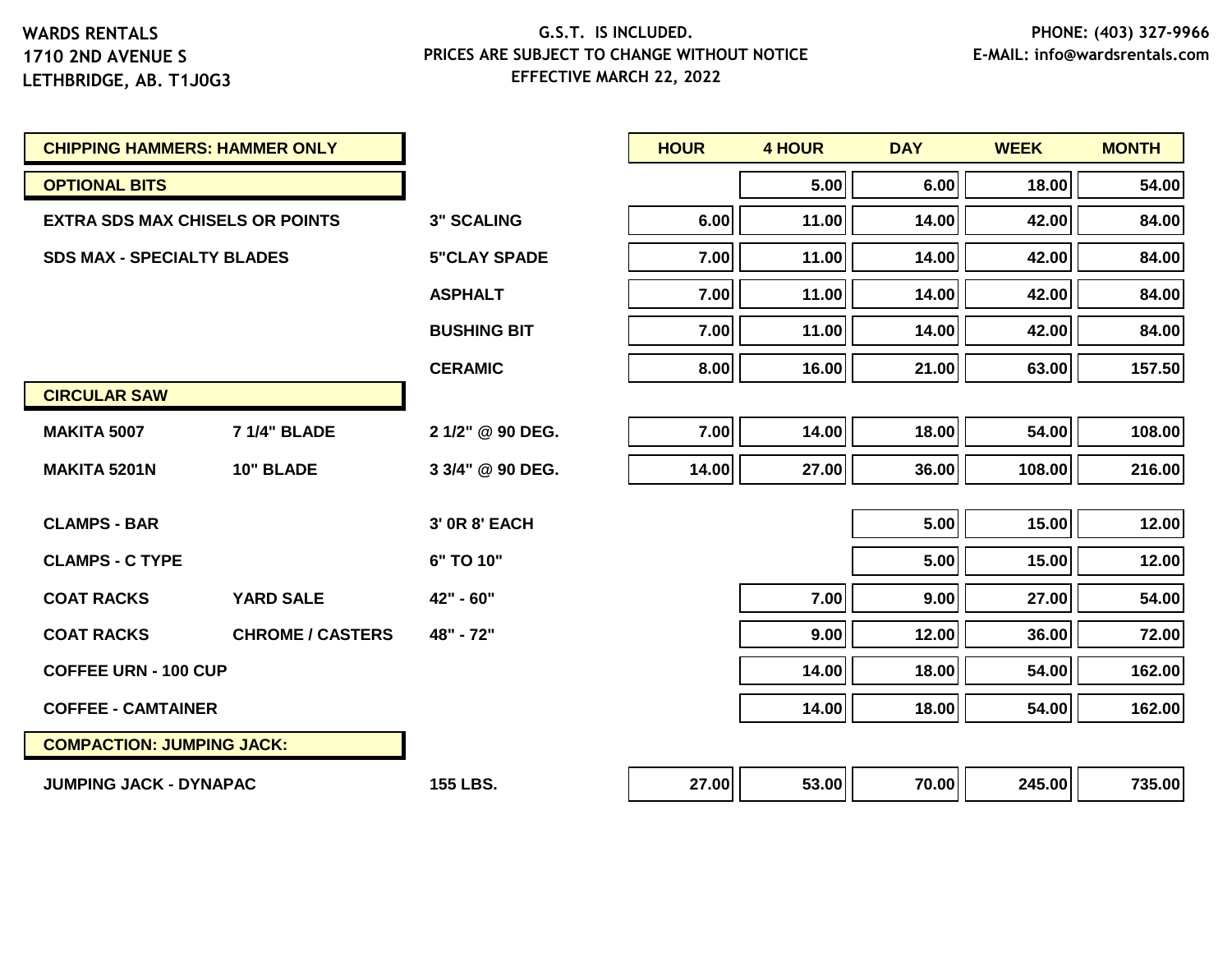**1710 2ND AVENUE S LETHBRIDGE, AB. T1J0G3**

| <b>COMPACTION: PLATE TAMPERS</b>   |                  | <b>HOUR</b> | <b>4 HOUR</b>                    | <b>DAY</b> | <b>WEEK</b> | <b>MONTH</b> |
|------------------------------------|------------------|-------------|----------------------------------|------------|-------------|--------------|
| BOMAG 10/36 - 14" X 22"            | 185 LBS.         | 21.00       | 42.00                            | 56.00      | 224.00      | 672.00       |
| <b>WACKER 1135 - 14" X 21"</b>     | 135 LBS.         | 21.00       | 42.00                            | 56.00      | 224.00      | 672.00       |
| <b>WACKER 1340 - 15" X 24"</b>     | 165 LBS.         | 21.00       | 42.00                            | 56.00      | 224.00      | 672.00       |
| <b>WACKER 1550 - 19" X 25"</b>     | 195 LBS.         | 21.00       | 42.00                            | 56.00      | 224.00      | 672.00       |
| <b>HAND TAMPER</b>                 | 10" X 10"        |             | 8.00                             | 10.00      | 20.00       | 40.00        |
| <b>CONCRETE DRILLS:</b>            |                  |             | <b>PLEASE SEE: HAMMER DRILLS</b> |            |             |              |
| <b>CONCRETE TOOLS: HAND</b>        |                  |             |                                  |            |             |              |
| <b>DEEP GROOVE MARKER</b>          |                  |             | 4.00                             | 5.00       | 15.00       | 45.00        |
| <b>EDGER</b>                       |                  |             | 4.00                             | 5.00       | 15.00       | 45.00        |
| <b>TROWEL - FINISH</b>             | <b>STEEL 14"</b> |             | 4.00                             | 5.00       | 15.00       | 45.00        |
| <b>TROWEL - FLOAT</b>              | <b>MAGNESIUM</b> |             | 4.00                             | 5.00       | 15.00       | 45.00        |
| <b>CONCRETE TOOLS: LONG HANDLE</b> |                  |             |                                  |            |             |              |
| <b>BULL FLOAT - 48"</b>            |                  |             | 12.00                            | 16.00      | 48.00       | 144.00       |
| <b>DEEP GROOVER</b>                |                  |             | 6.00                             | 8.00       | 24.00       | 48.00        |
| <b>DIMPLER</b>                     |                  |             | 6.00                             | 8.00       | 24.00       | 48.00        |
| <b>FINISHING BROOM</b>             |                  |             | 6.00                             | 8.00       | 24.00       | 48.00        |
| HANDLES - 5' & 6' EACH             |                  |             |                                  | 2.00       | 6.00        | 18.00        |
| <b>ROLLER BUG</b>                  |                  |             | 12.00                            | 16.00      | 48.00       | 144.00       |
| TROWEL - 30"                       |                  |             | 6.00                             | 8.00       | 24.00       | 48.00        |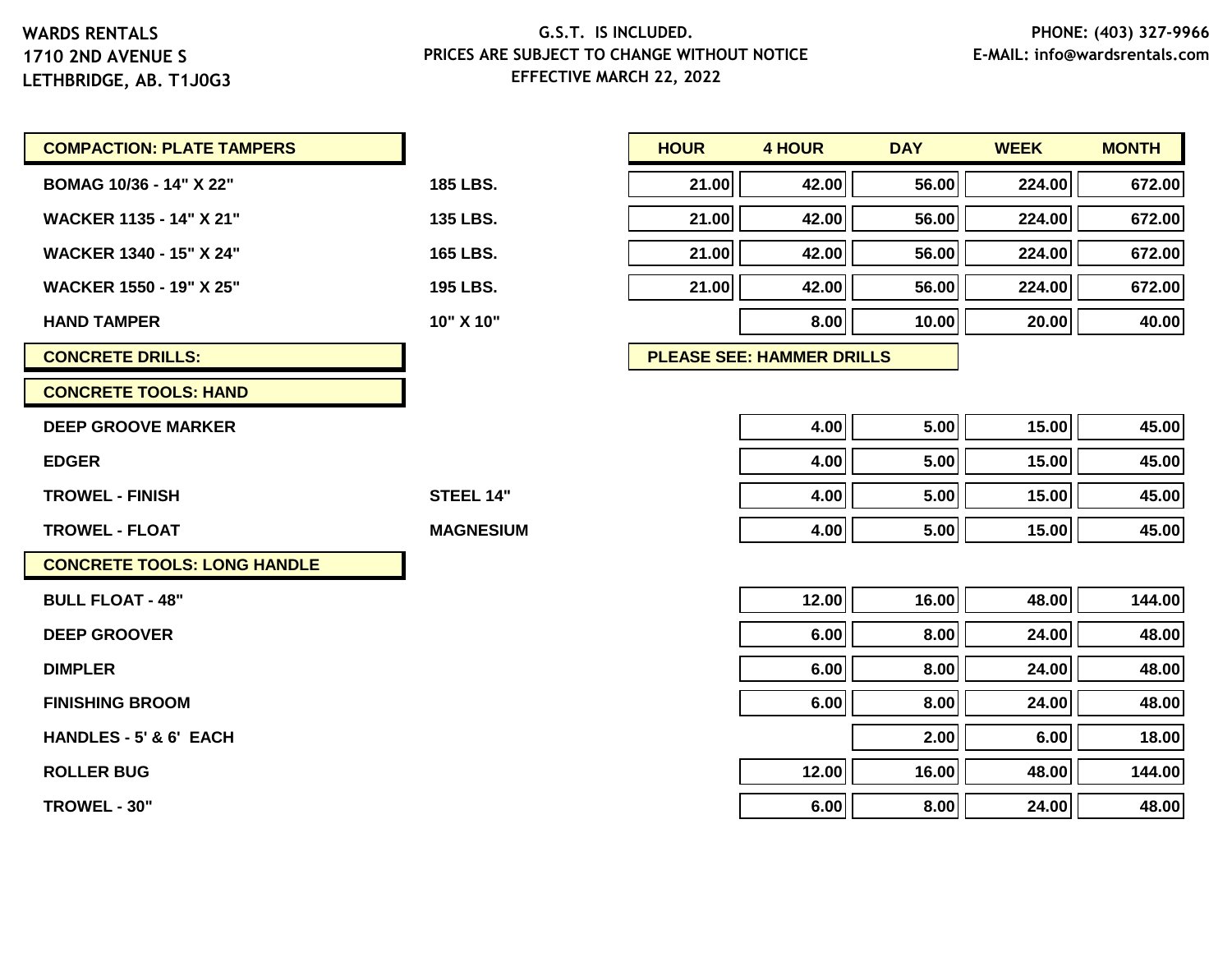| <b>CONCRETE TOOLS: POWER:</b>     |                                      |                                 | <b>HOUR</b>                | <b>4 HOUR</b> | <b>DAY</b> | <b>WEEK</b> | <b>MONTH</b> |
|-----------------------------------|--------------------------------------|---------------------------------|----------------------------|---------------|------------|-------------|--------------|
| <b>ALLEN JACK CONCRETE MIXER</b>  |                                      | 2 1/2 CU, FT, CAP.              | 15.00                      | 30.00         | 40.00      | 120.00      | 360.00       |
| <b>CROWN POWER SCREED</b>         |                                      | (BAR INCLUDED)                  |                            | 79.00         | 105.00     | 420.00      | 1,260.00     |
| <b>6' BAR SCREED</b>              |                                      |                                 |                            | 14.00         | 18.00      | 54.00       | 162.00       |
| <b>12' SCREED BAR</b>             |                                      |                                 |                            | 18.00         | 24.00      | 72.00       | 216.00       |
| <b>WACKER CONCRETE VIBRATOR</b>   |                                      | 10' X 1 3/8"                    | 15.00                      | 30.00         | 40.00      | 120.00      | 360.00       |
| <b>CONCRETE TOOLS: MANUAL</b>     |                                      |                                 |                            |               |            |             |              |
| <b>CONCRETE GUN</b>               | <b>RAMSET D60</b>                    | <b>NAILS FROM 3/4" - 2 1/2"</b> | 9.00                       | 18.00         | 24.00      | 72.00       | 144.00       |
| <b>REBAR CUTTER</b>               | 3/8" OR 1/2"                         |                                 | 9.00                       | 18.00         | 24.00      | 72.00       | 144.00       |
| <b>CONDUIT BENDERS:</b>           | <b>MANUAL</b>                        | 1/2" TO 1 1/4"                  |                            |               | 8.00       | 24.00       | 48.00        |
| <b>CONSTRUCTION HEATERS:</b>      |                                      |                                 | <b>PLEASE SEE: HEATERS</b> |               |            |             |              |
| <b>CORDLESS DRILL MAKITA 14V</b>  |                                      | 3/8" CHUCK                      | 9.00                       | 18.00         | 24.00      | 72.00       | 216.00       |
|                                   | (INCLUDES SPARE BATTERY AND CHARGER) |                                 |                            |               |            |             |              |
| <b>CORDS EXTENSION</b>            |                                      |                                 |                            |               |            |             |              |
| <b>HEAVY DUTY #14 GA.</b>         | 50 ft.                               |                                 |                            | 5.00          | 6.00       | 18.00       | 54.00        |
| <b>HEAVY DUTY #12 GA.</b>         | 50 ft.                               |                                 |                            | 6.00          | 8.00       | 24.00       | 72.00        |
| <b>HEAVY DUTY #10 GA. 100 ft.</b> |                                      |                                 |                            | 8.00          | 10.00      | 30.00       | 90.00        |
|                                   |                                      |                                 |                            |               |            |             |              |
| <b>CRANE &amp; HOIST</b>          | <b>MOTOR HOIST</b>                   |                                 | 15.00                      | 30.00         | 40.00      | 120.00      | 360.00       |
| <b>CRESCENT WRENCH</b>            | 15"                                  |                                 |                            | 6.00          | 8.00       | 16.00       | 32.00        |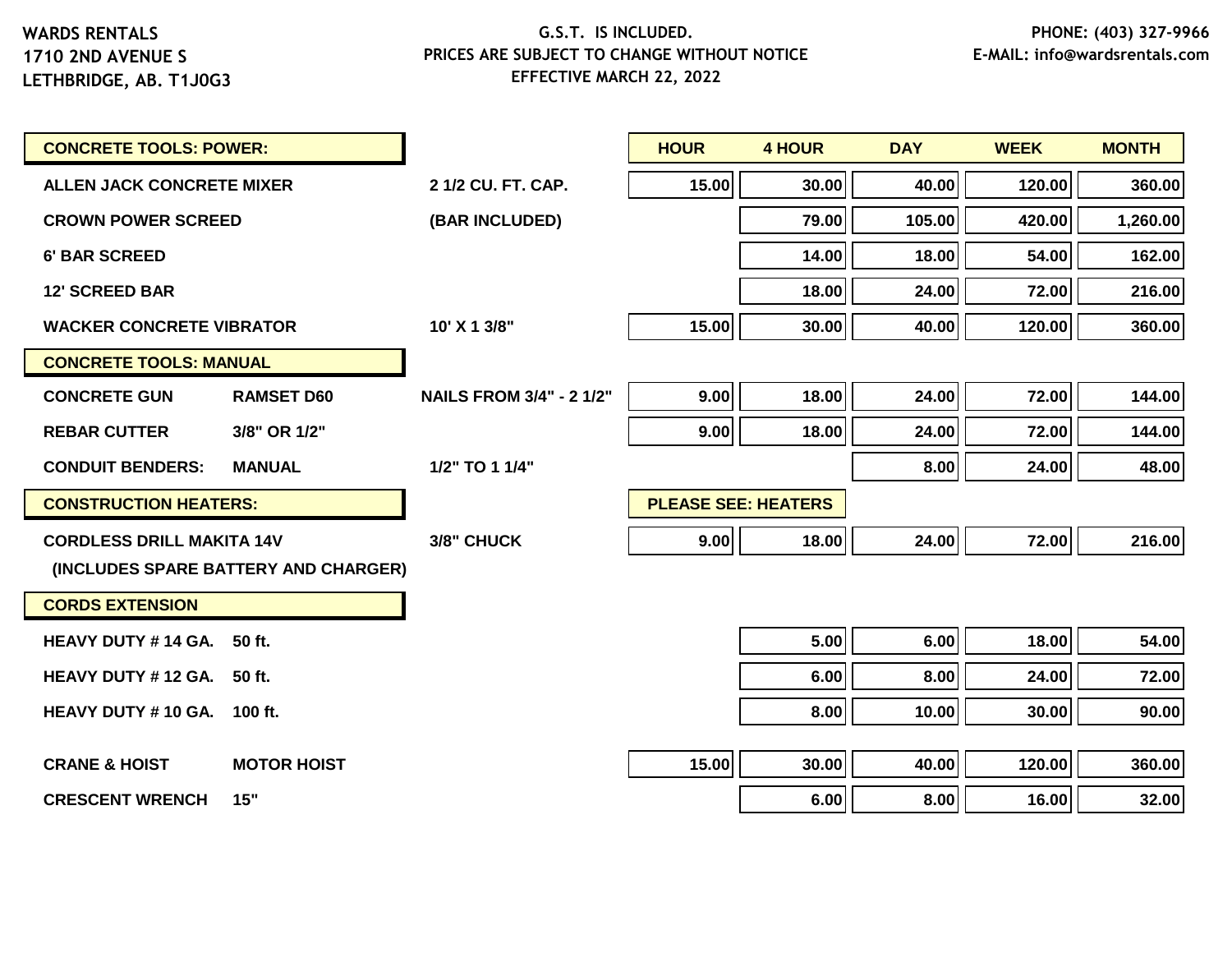# **G.S.T. IS INCLUDED. PRICES ARE SUBJECT TO CHANGE WITHOUT NOTICE EFFECTIVE MARCH 22, 2022**

**HOUR 4 HOUR DAY WEEK MONTH**

| <b>CROW BAR</b>                       |                      |                      |       | 5.00                            | 6.00  | 18.00  | 36.00  |
|---------------------------------------|----------------------|----------------------|-------|---------------------------------|-------|--------|--------|
| <b>CURB STOP / WATER SHUT OFF ROD</b> |                      |                      |       | 8.00                            | 10.00 | 30.00  | 60.00  |
| <b>CUTOFF SAWS</b>                    |                      |                      |       |                                 |       |        |        |
| <b>MAKITA BENCH SAW</b>               |                      | <b>12" BLADE</b>     |       | 18.00                           | 24.00 | 96.00  | 240.00 |
| <b>BOSCH 1364</b>                     | <b>ELECTRIC</b>      | 12" BLADE            | 15.00 | 30.00                           | 40.00 | 120.00 | 300.00 |
| <b>MAKITA 7311</b>                    | <b>GAS ENGINE</b>    | <b>14" BLADE</b>     | 26.00 | 52.00                           | 65.00 | 195.00 | 585.00 |
|                                       |                      |                      |       |                                 |       |        |        |
| <b>DIAMOND BRICK SAWS:</b>            |                      |                      |       | <b>PLEASE SEE: BRICK SAWS</b>   |       |        |        |
| <b>DIAMOND TILE SAWS:</b>             |                      |                      |       | <b>PLEASE SEE: CERAMIC SAWS</b> |       |        |        |
| <b>DIMPLER</b>                        | <b>CEMENT MARKER</b> | 8" WIDE              |       | 6.00                            | 8.00  | 24.00  | 48.00  |
| <b>DISC SANDER</b>                    | <b>MAKITA</b>        | <b>7" DIAMETER</b>   | 7.00  | 11.00                           | 14.00 | 42.00  | 126.00 |
| <b>DOLLIES &amp; ACCESSORIES</b>      |                      |                      |       |                                 |       |        |        |
| <b>APPLIANCE DOLLY</b>                |                      | <b>500 LBS. MAX</b>  | 9.00  | 14.00                           | 18.00 | 54.00  | 108.00 |
| <b>CHAIR DOLLY</b>                    | 24" X 42"            | <b>200 LBS. MAX.</b> | 9.00  | 14.00                           | 18.00 | 54.00  | 108.00 |
| <b>FREIGHT DOLLY</b>                  |                      | <b>300 LBS. MAX</b>  | 7.00  | 11.00                           | 14.00 | 42.00  | 84.00  |
| <b>PIANO DOLLY</b>                    |                      | <b>300 LBS. MAX</b>  | 8.00  | 12.00                           | 16.00 | 48.00  | 96.00  |
| <b>BLANKETS</b>                       | <b>MOVING/PADDED</b> | 6' BY 6'             |       |                                 | 2.00  | 6.00   | 18.00  |
| <b>RAMPS - MOVING</b>                 | $(2' \times 8')$     | 600 LBS. MAX         | 12.00 | 18.00                           | 24.00 | 96.00  | 288.00 |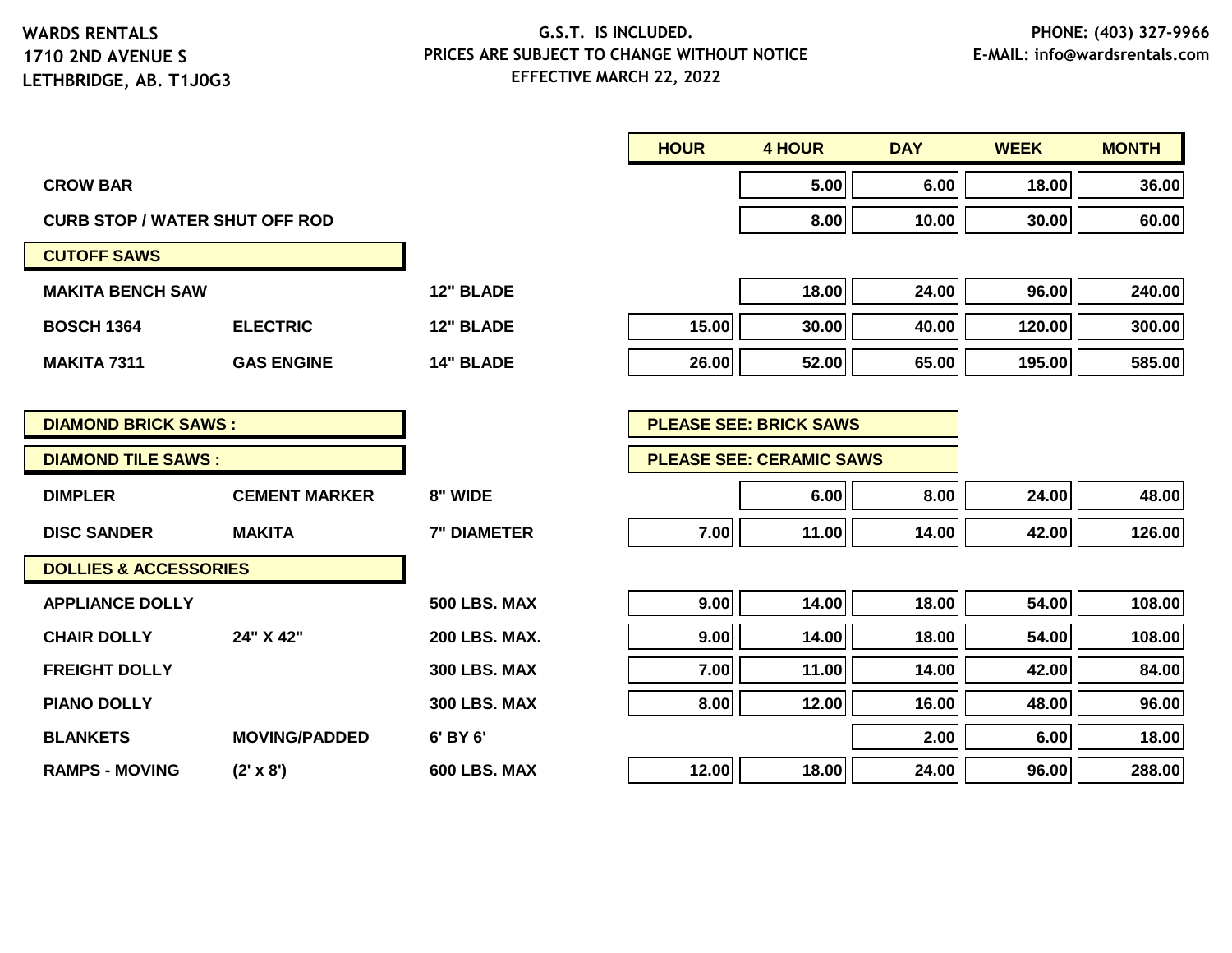**LETHBRIDGE, AB. T1J0G3**

# **G.S.T. IS INCLUDED. PRICES ARE SUBJECT TO CHANGE WITHOUT NOTICE EFFECTIVE MARCH 22, 2022**

| <b>DRAIN SNAKES</b> |  |
|---------------------|--|
|---------------------|--|

| 5/16" X 25' | LD GOOD FOR SINKS |
|-------------|-------------------|
|             |                   |

- **3/8" X 35' MD LONGER AND MORE RIGID 9.00 14.00 18.00 72.00 144.00**
- **1/2" X 50' or 75' HD STRAIGHT LINES ONLY 12.00 18.00 24.00 96.00 192.00**

| <b>DRILLS</b>              |                   |              |
|----------------------------|-------------------|--------------|
| <b>MAKITA CORDLESS</b>     |                   | $3/8"$ MAX.  |
| <b>MAKITA</b>              | 90 DEGREE         | 3/8" MAX.    |
| <b>MILWAUKEE</b>           | 90 DEGREE         | $1/2$ " MAX. |
| <b>MAKITA PISTOL GRIP</b>  | <b>REVERSIBLE</b> | $3/8$ " MAX. |
| <b>MAKITA "D" HANDLE</b>   | <b>REVERSIBLE</b> | $1/2$ " MAX. |
| <b>DRYWALL EQUIPMENT</b>   |                   |              |
| <b>DRYWALL HAWK</b>        |                   |              |
| <b>DRYWALL LIFT</b>        |                   | 11' TO 13.5  |
| <b>DRYWALL POLE SANDER</b> |                   |              |
|                            |                   |              |

| <b>DRAIN SNAKES</b> |                                 | <b>HOUR</b> | 4 HOUR | <b>DAY</b> | <b>WEEK</b> | <b>MONTH</b> |
|---------------------|---------------------------------|-------------|--------|------------|-------------|--------------|
| 5/16" X 25'         | LD GOOD FOR SINKS               | 7.00        | 11.00  | 14.00      | 42.00       | 84.00        |
| 3/8" X 35'          | <b>MD LONGER AND MORE RIGID</b> | 9.00        | 14.00  | 18.00      | 72.00       | 144.00       |
| 1/2" X 50' or 75'   | <b>HD STRAIGHT LINES ONLY</b>   | 12.00       | 18.00  | 24.00      | 96.00       | 192.00       |
| TOILET AUGER        |                                 | 4.00        | 6.00   | 8.00       | 32.00       | 64.00        |

| <b>MAKITA CORDLESS</b>    |                   | 3/8" MAX. | 12.00 | 18.00 | 24.00 | 72.00 | 216.00 |
|---------------------------|-------------------|-----------|-------|-------|-------|-------|--------|
| <b>MAKITA</b>             | 90 DEGREE         | 3/8" MAX. | 7.00  | 11.00 | 14.00 | 42.00 | 84.00  |
| <b>MILWAUKEE</b>          | 90 DEGREE         | 1/2" MAX. | 9.00  | 14.00 | 18.00 | 54.00 | 162.00 |
| <b>MAKITA PISTOL GRIP</b> | <b>REVERSIBLE</b> | 3/8" MAX. | 5.00  | 8.00  | 10.00 | 30.00 | 60.00  |
| <b>MAKITA "D" HANDLE</b>  | <b>REVERSIBLE</b> | 1/2" MAX. | 7.00  | 11.00 | 14.00 | 42.00 | 84.00  |

| <b>DRYWALL HAWK</b>                      |                     |       |       | 8.00  | 24.00  | 48.00  |
|------------------------------------------|---------------------|-------|-------|-------|--------|--------|
| <b>DRYWALL LIFT</b>                      | 11' TO 13.50'       | 16.00 | 27.00 | 36.00 | 108.00 | 216.00 |
| DRYWALL POLE SANDER                      |                     |       |       | 8.00  | 24.00  | 48.00  |
| <b>DRYWALL SCREW GUN</b>                 | <b>MAKITA 5 AMP</b> | 7.00  | 11.00 | 14.00 | 42.00  | 84.00  |
| <b>EDGER - LAWN</b>                      | <b>4 HP HONDA</b>   | 15.00 | 30.00 | 40.00 | 120.00 | 360.00 |
|                                          |                     |       |       |       |        |        |
| <b>ELEC. FISH TAPE</b><br>50' UP TO 100' |                     |       | 6.00  | 8.00  | 16.00  | 32.00  |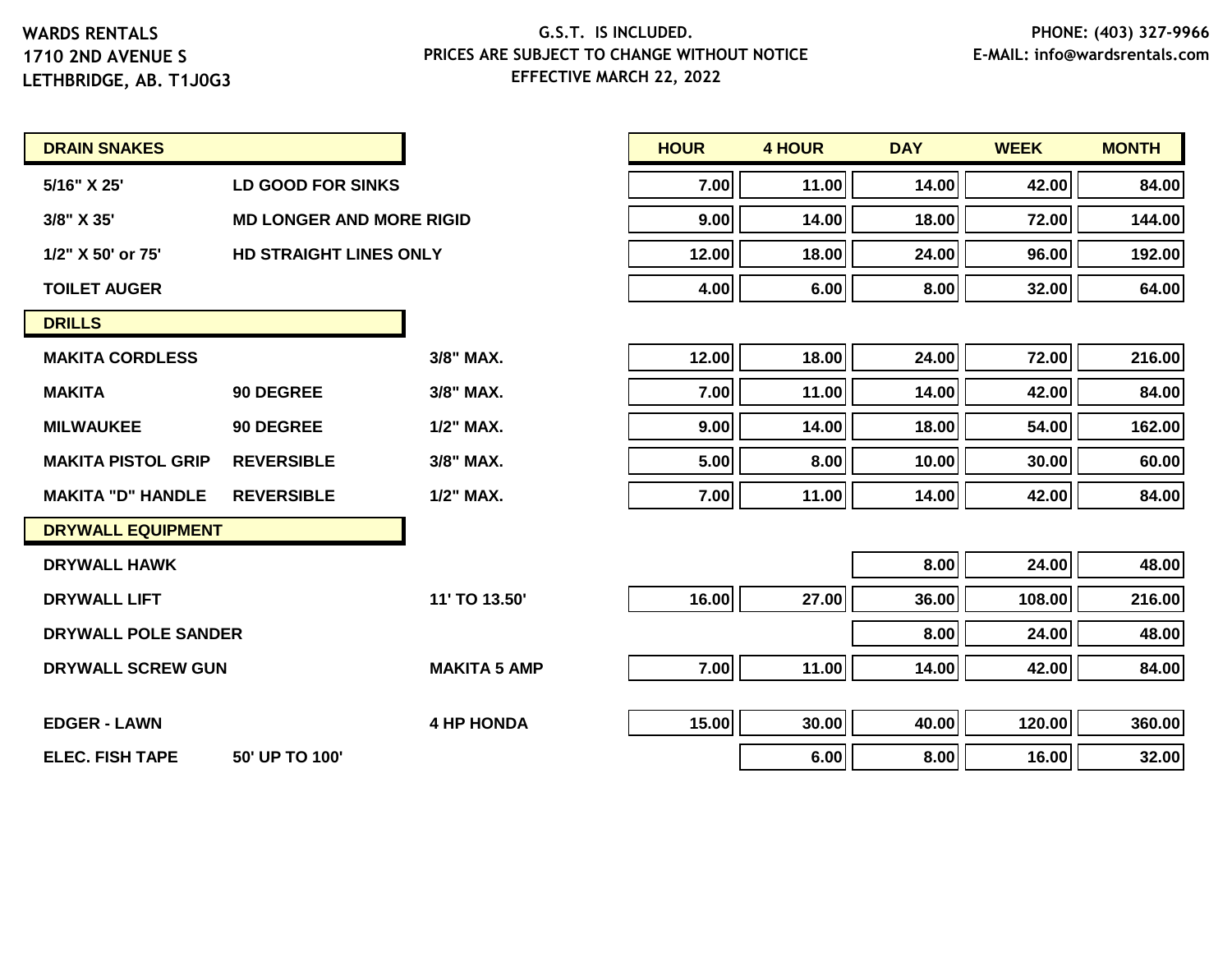**LETHBRIDGE, AB. T1J0G3**

| <b>ENGINE TOOLS</b>                     |                       | <b>HOUR</b> | <b>4 HOUR</b> | <b>DAY</b> | <b>WEEK</b> | <b>MONTH</b> |
|-----------------------------------------|-----------------------|-------------|---------------|------------|-------------|--------------|
| <b>ENGINE HOIST</b>                     | <b>1000 LBS, MAX</b>  | 20.00       | 30.00         | 40.00      | 120.00      | 360.00       |
| <b>ENGINE STAND</b>                     | 600 LBS. MAX          |             | 12.00         | 16.00      | 48.00       | 144.00       |
| <b>EXTENSION CORDS</b>                  |                       |             |               |            |             |              |
| HEAVY DUTY #14 GA. 50'                  |                       |             | 5.00          | 6.00       | 18.00       | 54.00        |
| HEAVY DUTY #12 GA. 50'                  |                       |             | 6.00          | 8.00       | 24.00       | 72.00        |
| <b>HEAVY DUTY #10 GA. 100'</b>          |                       |             | 8.00          | 10.00      | 30.00       | 90.00        |
| <b>FANS</b>                             |                       |             |               |            |             |              |
| <b>FN-2 SUREFLAME</b><br><b>12" FAN</b> | <b>1500 CFM</b>       |             | 6.00          | 8.00       | 24.00       | 72.00        |
| <b>CARPET FAN</b>                       |                       | 12.00       | 18.00         | 24.00      | 72.00       | 216.00       |
| <b>20" VENTILATION FAN</b>              |                       |             | 18.00         | 24.00      | 96.00       | 288.00       |
| <b>FERTILIZER SPREADERS</b>             |                       |             |               |            |             |              |
| <b>CYCLONE - PUSH</b>                   |                       |             | 6.00          | 8.00       | 24.00       | 48.00        |
| <b>CYCLONE - HARNESS</b>                |                       |             | 6.00          | 8.00       | 24.00       | 48.00        |
|                                         |                       |             |               |            |             |              |
| <b>FISH TAPE - ELEC.</b>                | 50' TO 100'           |             | 6.00          | 8.00       | 16.00       | 32.00        |
| <b>FLAME THROWER:</b>                   | <b>TIGER TORCH</b>    |             | 6.00          | 8.00       | 16.00       | 32.00        |
| <b>PROPANE BOTTLE</b>                   | <b>20 LBS.</b>        |             | 6.00          | 8.00       | 16.00       | 32.00        |
| <b>FLOOD LIGHTS 50W LED</b>             | 500 W EQU. / 6' STAND |             |               | 8.00       | 24.00       | 72.00        |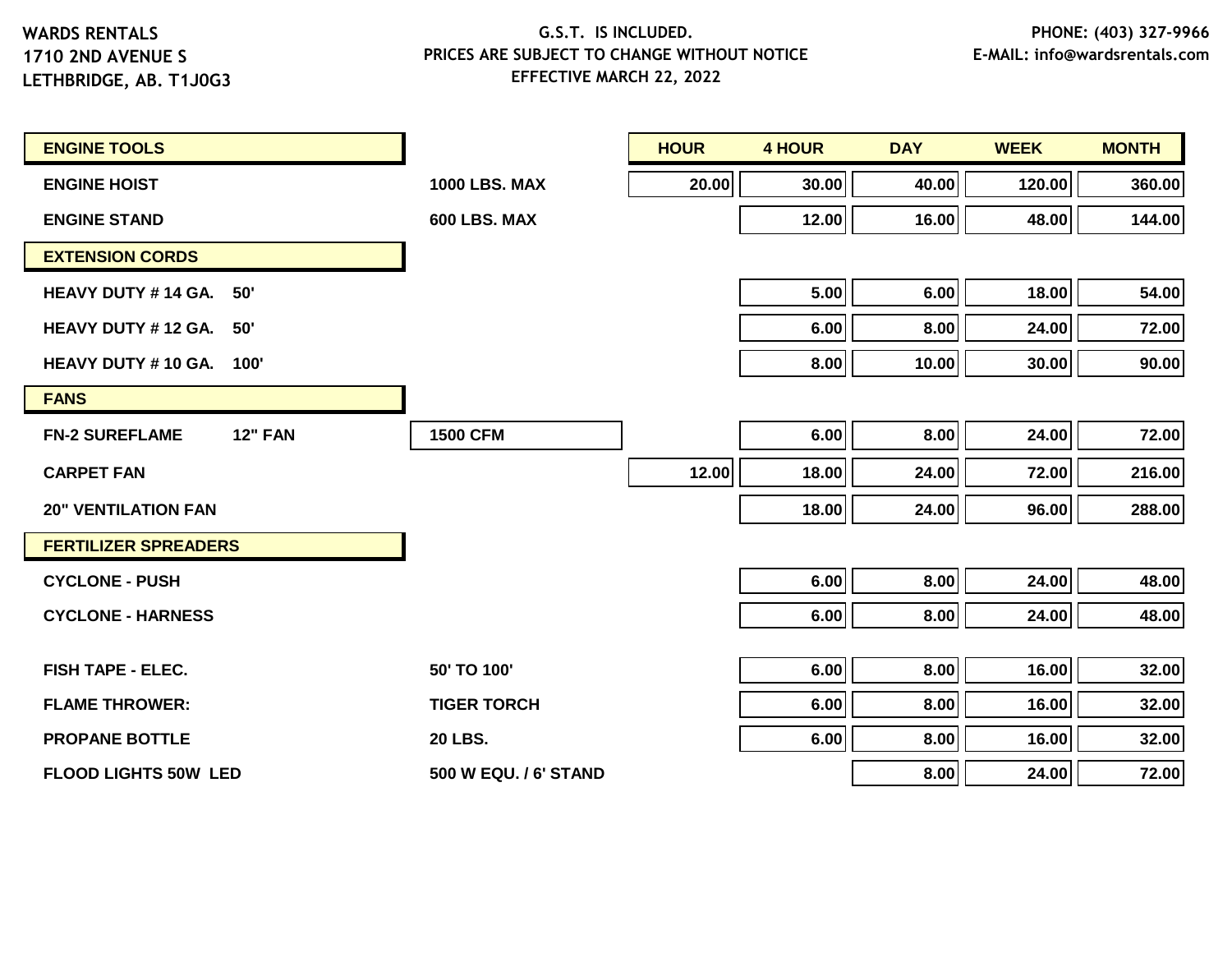|                                      |                    | <b>HOUR</b> | <b>4 HOUR</b> | <b>DAY</b> | <b>WEEK</b> | <b>MONTH</b> |
|--------------------------------------|--------------------|-------------|---------------|------------|-------------|--------------|
| <b>FLOOR SCRAPER - HAND</b>          | <b>5' T HANDLE</b> |             | 6.00          | 8.00       | 24.00       | 40.00        |
| <b>FLOOR STRIPPER - ELECTRIC</b>     | <b>18" BLADE</b>   | 12.00       | 18.00         | 24.00      | 85.00       | 214.00       |
| <b>FLOOR CARE: POLISHERS:</b>        |                    |             |               |            |             |              |
| <b>13" LIGHT DUTY</b>                | <b>175 RPM</b>     | 18.00       | 27.00         | 36.00      | 144.00      | 432.00       |
| <b>17" LIGHT DUTY</b>                | <b>175 RPM</b>     | 20.00       | 40.00         | 50.00      | 200.00      | 400.00       |
| <b>BRISTLE FLOOR SCRUBBER</b>        | (BLACK)            |             | 18.00         | 24.00      | 72.00       | 144.00       |
| DRIVE PAD - BRISTLE OR FELT          |                    |             | 12.00         | 16.00      | 48.00       | 96.00        |
| <b>FLOOR CARE: SANDERS:</b>          |                    |             |               |            |             |              |
| <b>CLARKE SANDER EDGER</b>           | 7" DISC            | 20.00       | 30.00         | 40.00      | 160.00      | 480.00       |
| <b>EZ 8 DRUM SANDER</b>              | 8" DRUM            | 26.00       | 52.00         | 65.00      | 260.00      | 780.00       |
| <b>17" FLOOR SANDER</b>              | <b>175 RPM</b>     | 20.00       | 40.00         | 50.00      | 200.00      | 400.00       |
| 12" X 18" BASE<br><b>PAD SANDER</b>  | 135 LBS.           | 25.00       | 49.00         | 65.00      | 260.00      | 780.00       |
|                                      |                    |             |               |            |             |              |
| <b>FLOOR JACKS - HYDRAULIC</b>       | 2 TON              | 6.00        | 12.00         | 16.00      | 48.00       | 144.00       |
| <b>FLOORING (HARDWOOD) AIR TOOLS</b> |                    |             |               |            |             |              |
| <b>BOSTICH - HARDWOOD FLOOR</b>      |                    | 12.00       | 24.00         | 30.00      | 105.00      | 210.00       |
| <b>PRIME - HARDWOOD FLOORING</b>     |                    | 12.00       | 24.00         | 30.00      | 105.00      | 210.00       |
| <b>PRIME - ENGINEERED FLOORING</b>   | <b>STAPLER</b>     | 12.00       | 17.00         | 22.00      | 66.00       | 132.00       |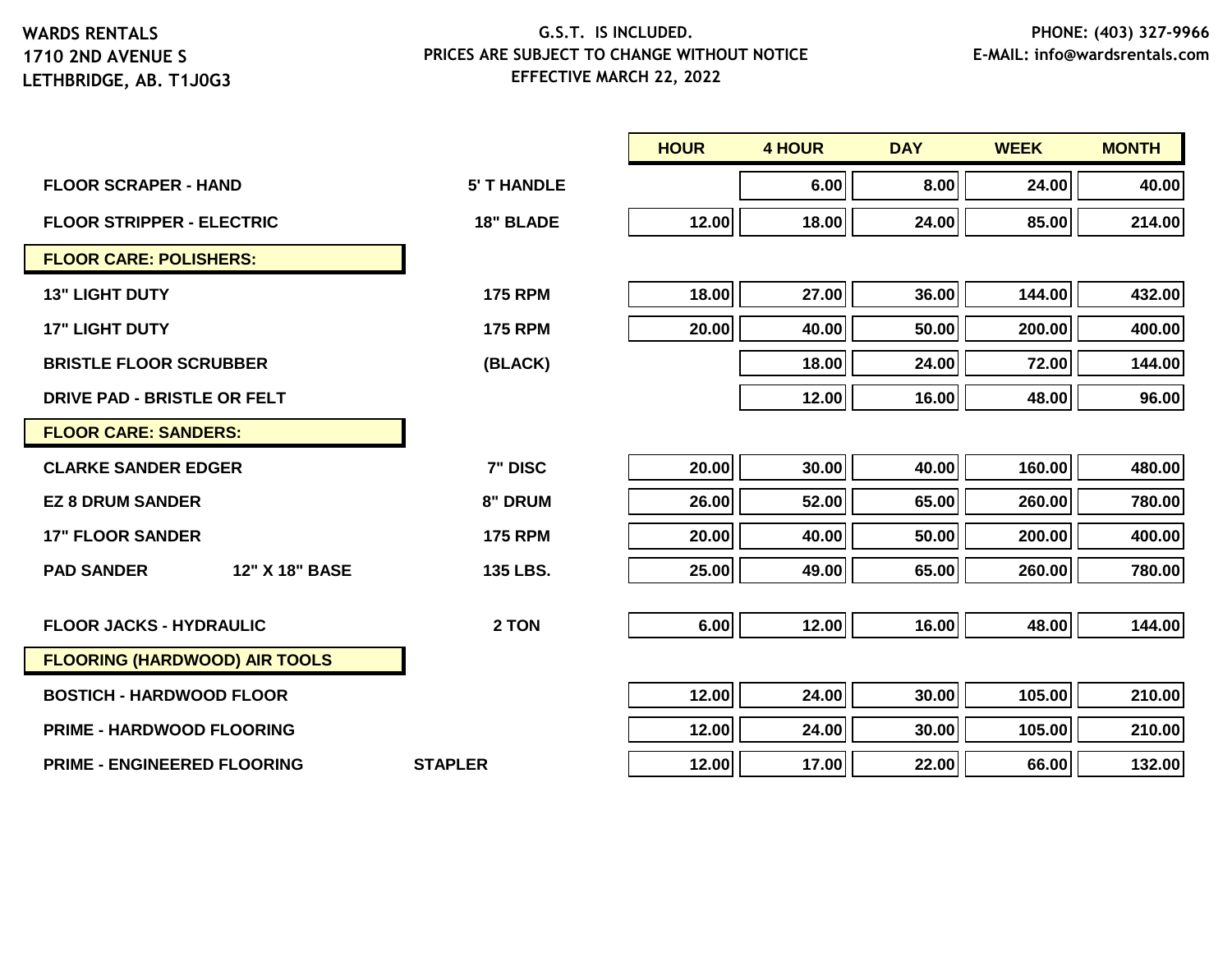| <b>FLOORING (HARDWOOD) HAND TOOLS</b>          |                        | <b>HOUR</b> | <b>4 HOUR</b>                  | <b>DAY</b> | <b>WEEK</b> | <b>MONTH</b> |
|------------------------------------------------|------------------------|-------------|--------------------------------|------------|-------------|--------------|
| <b>POWERNAILER - MODEL 45</b>                  |                        |             | 17.00                          | 22.00      | 66.00       | 132.00       |
| <b>POWERNAILER - MODEL 110</b>                 |                        |             | 8.00                           | 11.00      | 33.00       | 66.00        |
| <b>FLOOR SCRAPER</b>                           |                        |             | 6.00                           | 8.00       | 24.00       | 40.00        |
| <b>FLOOR SCREWGUN - PAM</b>                    | 1 1/4" TO 2 1/2"       | 14.00       | 27.00                          | 36.00      | 108.00      | 216.00       |
| <b>FLOORING CUTTERS (CERAMIC)</b>              |                        |             |                                |            |             |              |
| <b>CRAIN TILE CUTTER</b>                       | <b>CERAMIC</b>         | 4.00        | 6.00                           | 8.00       | 24.00       | 32.00        |
| <b>RUBI TS 40 TILE CUTTER</b>                  | <b>CERAMIC</b>         | 9.00        | 14.00                          | 18.00      | 54.00       | 135.00       |
| <b>RUBI TS 60 - TILE CUTTER</b>                | <b>CERAMIC</b>         | 10.00       | 18.00                          | 24.00      | 72.00       | 180.00       |
| <b>FLOORING CUTTERS (OTHER)</b>                |                        |             |                                |            |             |              |
| <b>LAMINATE CUTTER</b>                         | <b>HARDY BOARD</b>     | 17.00       | 33.00                          | 44.00      | 132.00      | 264.00       |
| <b>LAMINATE CUTTER</b>                         | <b>LAMINATE</b>        | 14.00       | 27.00                          | 36.00      | 108.00      | 216.00       |
| <b>VINYL COMPOSITE TILE CUTTER</b>             | <b>VINYL COMPOSITE</b> | 9.00        | 14.00                          | 18.00      | 54.00       | 135.00       |
| <b>TILE PLIERS - NIPPERS</b>                   | <b>CERAMIC</b>         |             |                                | 8.00       | 24.00       | 48.00        |
| <b>GARBAGE CANS - PLASTIC</b>                  | <b>17 GALLON</b>       |             |                                | 5.00       | 10.00       | 30.00        |
| <b>GARDEN TILLERS</b>                          |                        |             |                                |            |             |              |
| <b>ROTO TILLER 5 HP</b><br><b>MERRY TILLER</b> | <b>FRONT TYNE</b>      | 16.00       | 48.00                          | 70.00      | 280.00      | 840.00       |
| <b>WEEKDAYS - OVERNITE 5PM TO 9AM</b>          | \$48.00                |             |                                |            |             |              |
| <b>GENERATORS:</b>                             |                        |             | <b>PLEASE SEE: ALTERNATORS</b> |            |             |              |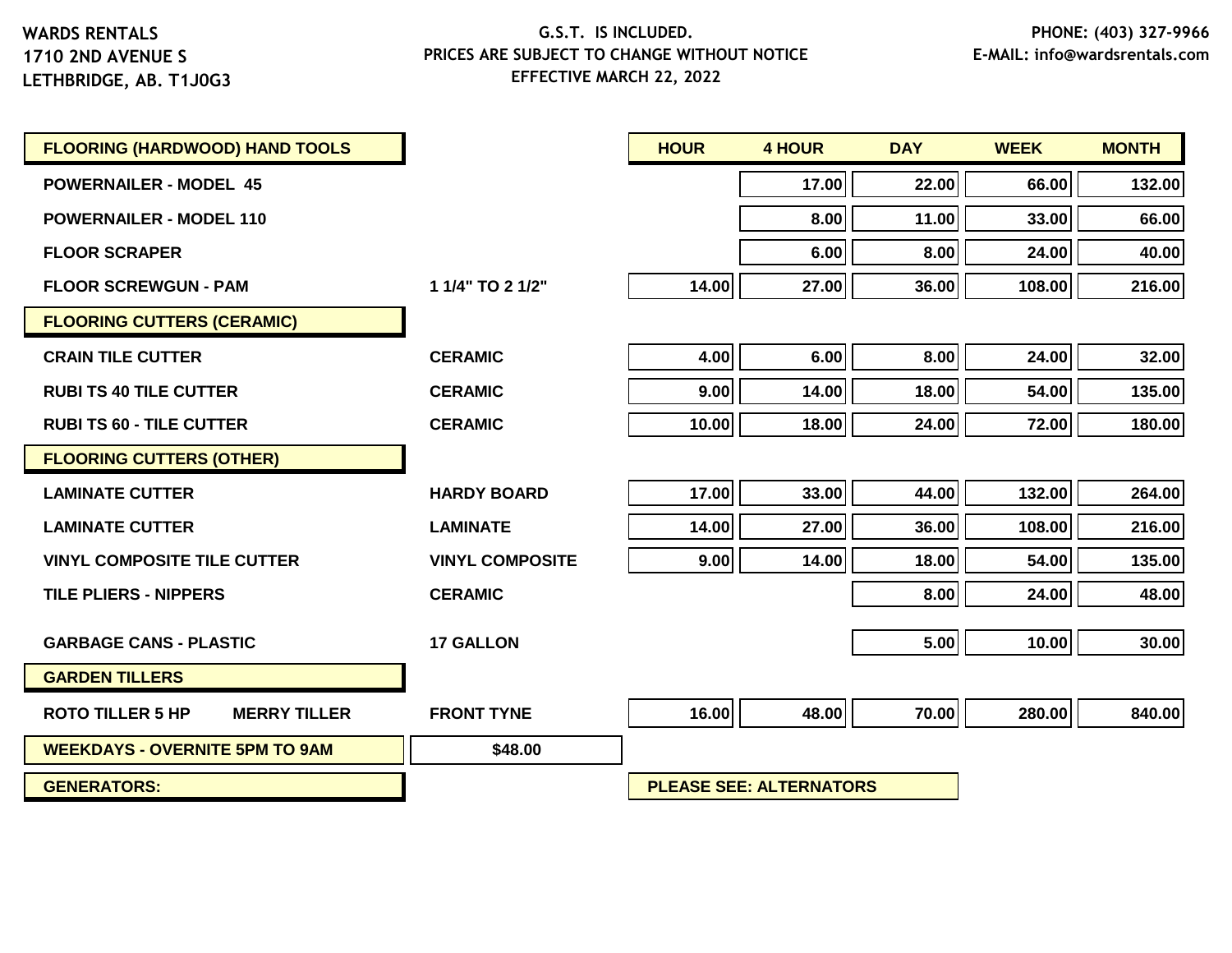|                                        |                |                  | <b>HOUR</b> | <b>4 HOUR</b>         | <b>DAY</b> | <b>WEEK</b> | <b>MONTH</b>  |
|----------------------------------------|----------------|------------------|-------------|-----------------------|------------|-------------|---------------|
| <b>HAMMER DRILLS / CONCRETE DRILLS</b> |                | <b>BIT RANGE</b> |             |                       |            |             |               |
| <b>BOSCH 11222</b>                     | <b>12 LBS.</b> | 3/16" TO 1/2"    | 15.00       | 29.00                 | 38.00      | 114.00      | 342.00        |
| <b>MAKITA HR3210</b>                   | <b>12 LBS.</b> | 3/16" TO 1/2"    | 15.00       | 29.00                 | 38.00      | 114.00      | 342.00        |
| <b>BOSCH 11230</b>                     | <b>15 LBS.</b> | 1/2" TO 3/4"     | 17.00       | 33.00                 | 44.00      | 132.00      | 396.00        |
| <b>MAKITA 4011</b>                     | <b>15 LBS.</b> | 1/2" TO 3/4"     | 17.00       | 36.00                 | 48.00      | 132.00      | 396.00        |
| <b>BOSCH 11245</b>                     | <b>25 LBS.</b> | 1/2" TO 1 3/4"   | 22.00       | 44.00                 | 60.00      | 180.00      | 540.00        |
| <b>MAKITA 5001</b>                     | <b>25 LBS.</b> | 1/2" TO 1 3/4"   | 22.00       | 44.00                 | 60.00      | 180.00      | 540.00        |
| <b>ALL RENTALS INCLUDE:</b>            |                |                  | $\mathbf 1$ | <b>EXTENSION CORD</b> |            | 1           | <b>CHISEL</b> |
|                                        |                |                  | 1           | <b>8" DRILL BIT</b>   |            | 1           | <b>POINT</b>  |
| <b>EXTRA SDS MAX CHISELS OR POINTS</b> |                |                  |             | 5.00                  | 6.00       | 18.00       | 54.00         |
| <b>RATES FOR 15" HAMMER DRILL BITS</b> |                |                  |             |                       |            |             |               |
| <b>SDS PLUS</b>                        |                | 3/8" X 15"       |             | 6.00                  | 8.00       | 24.00       | 32.00         |
| <b>SDS PLUS</b>                        |                | 1/2" X 15"       |             | 6.00                  | 8.00       | 24.00       | 32.00         |
| <b>SDS MAX</b>                         |                | 1/2" X 15"       | 6.00        | 9.00                  | 12.00      | 54.00       | 108.00        |
| <b>SDS MAX</b>                         |                | 3/4" X 15"       | 6.00        | 9.00                  | 12.00      | 54.00       | 108.00        |
| <b>SDS MAX</b>                         |                | 1" X 15"         | 12.00       | 18.00                 | 24.00      | 72.00       | 144.00        |
| <b>SDS MAX</b>                         |                | 1 1/2" X 23"     | 12.00       | 18.00                 | 24.00      | 72.00       | 144.00        |
| <b>SDS MAX</b>                         |                | 1 3/4" X 23"     | 20.00       | 30.00                 | 40.00      | 120.00      | 240.00        |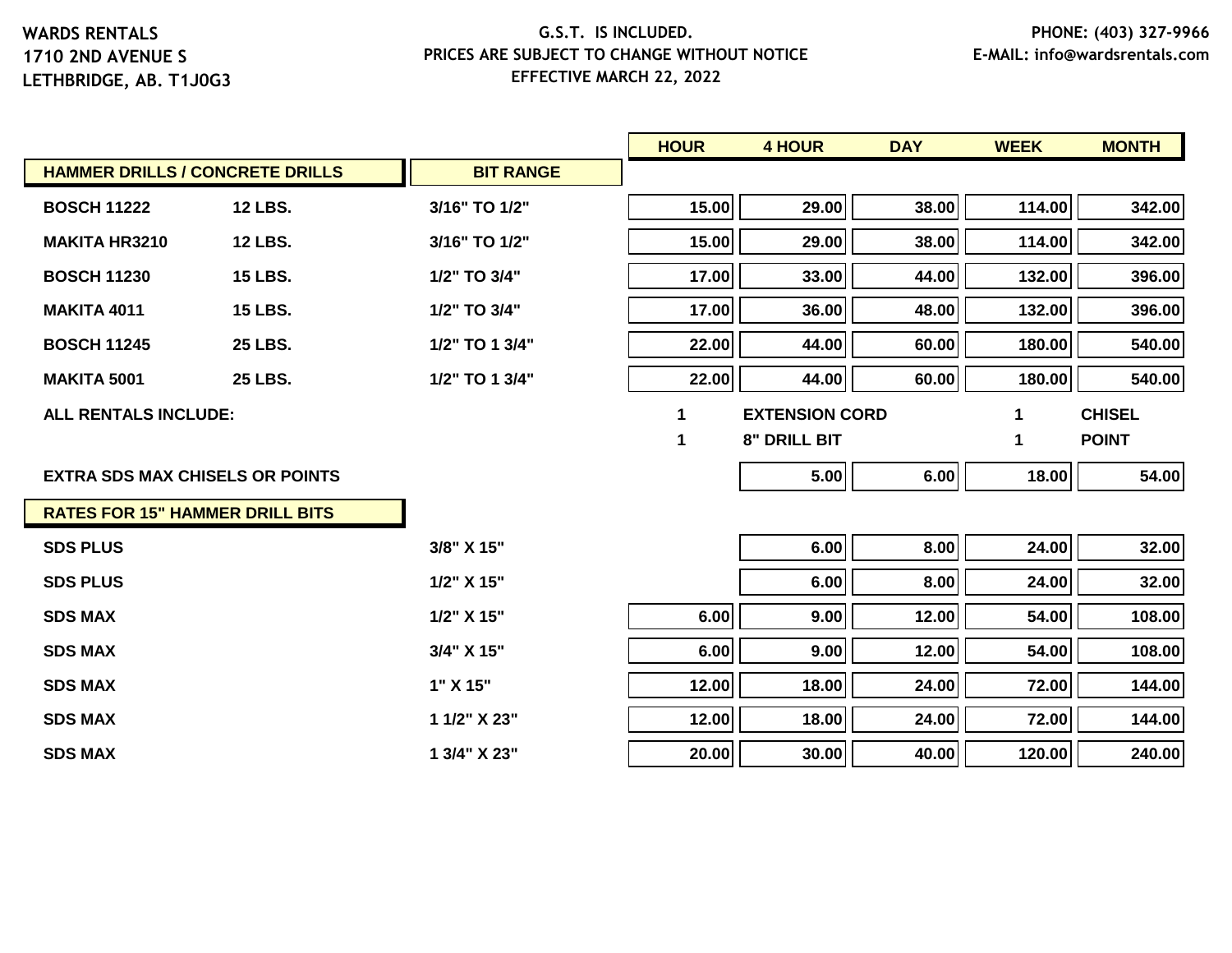#### **G.S.T. IS INCLUDED. PRICES ARE SUBJECT TO CHANGE WITHOUT NOTICE EFFECTIVE MARCH 22, 2022**

| <b>HAMMERDRILLS:</b>                     |                     | <b>HOUR</b> | <b>4 HOUR</b> | <b>DAY</b> | <b>WEEK</b> | <b>MONTH</b> |
|------------------------------------------|---------------------|-------------|---------------|------------|-------------|--------------|
| <b>SDS MAX - SPECIALTY BLADES</b>        | <b>3" SCALING</b>   | 6.00        | 11.00         | 14.00      | 42.00       | 84.00        |
|                                          | <b>5"CLAY SPADE</b> | 7.00        | 11.00         | 14.00      | 42.00       | 84.00        |
|                                          | <b>ASPHALT</b>      | 7.00        | 11.00         | 14.00      | 42.00       | 84.00        |
|                                          | <b>BUSHING BIT</b>  | 7.00        | 11.00         | 14.00      | 42.00       | 84.00        |
|                                          | <b>CERAMIC</b>      | 8.00        | 16.00         | 21.00      | 63.00       | 157.50       |
| <b>HAMMER STAPLER</b>                    | 1/2" X 1/2"         |             |               | 8.00       | 8.00        | 20.00        |
| <b>HARDWOOD FLOOR NAILERS / STAPLERS</b> |                     |             |               |            |             |              |
| <b>PRIME - ENGINEERED FLOORING</b>       | <b>STAPLER</b>      |             | 17.00         | 22.00      | 66.00       | 132.00       |
| <b>BOSTICH - HARDWOOD FLOOR</b>          | <b>NAILER</b>       | 12.00       | 24.00         | 30.00      | 105.00      | 210.00       |
| <b>PRIME - HARDWOOD FLOORING</b>         | <b>STAPLER</b>      | 12.00       | 24.00         | 30.00      | 105.00      | 210.00       |
| <b>POWERNAILER - MODEL 45</b>            | <b>NAILER</b>       |             | 17.00         | 22.00      | 66.00       | 132.00       |
| <b>POWERNAILER - MODEL 110</b>           | <b>NAILER</b>       |             | 8.00          | 11.00      | 33.00       | 66.00        |
| <b>HEATERS</b>                           |                     |             |               |            |             |              |
| 220 VOLT - 4800 WATT                     |                     |             | 8.00          | 11.00      | 33.00       | 66.00        |
| <b>150,000 BTU - TORPEDO</b>             |                     |             | 11.00         | 14.00      | 42.00       | 105.00       |

**150,000 BTU - TORPEDO & FAN 14.00 18.00 54.00 135.00**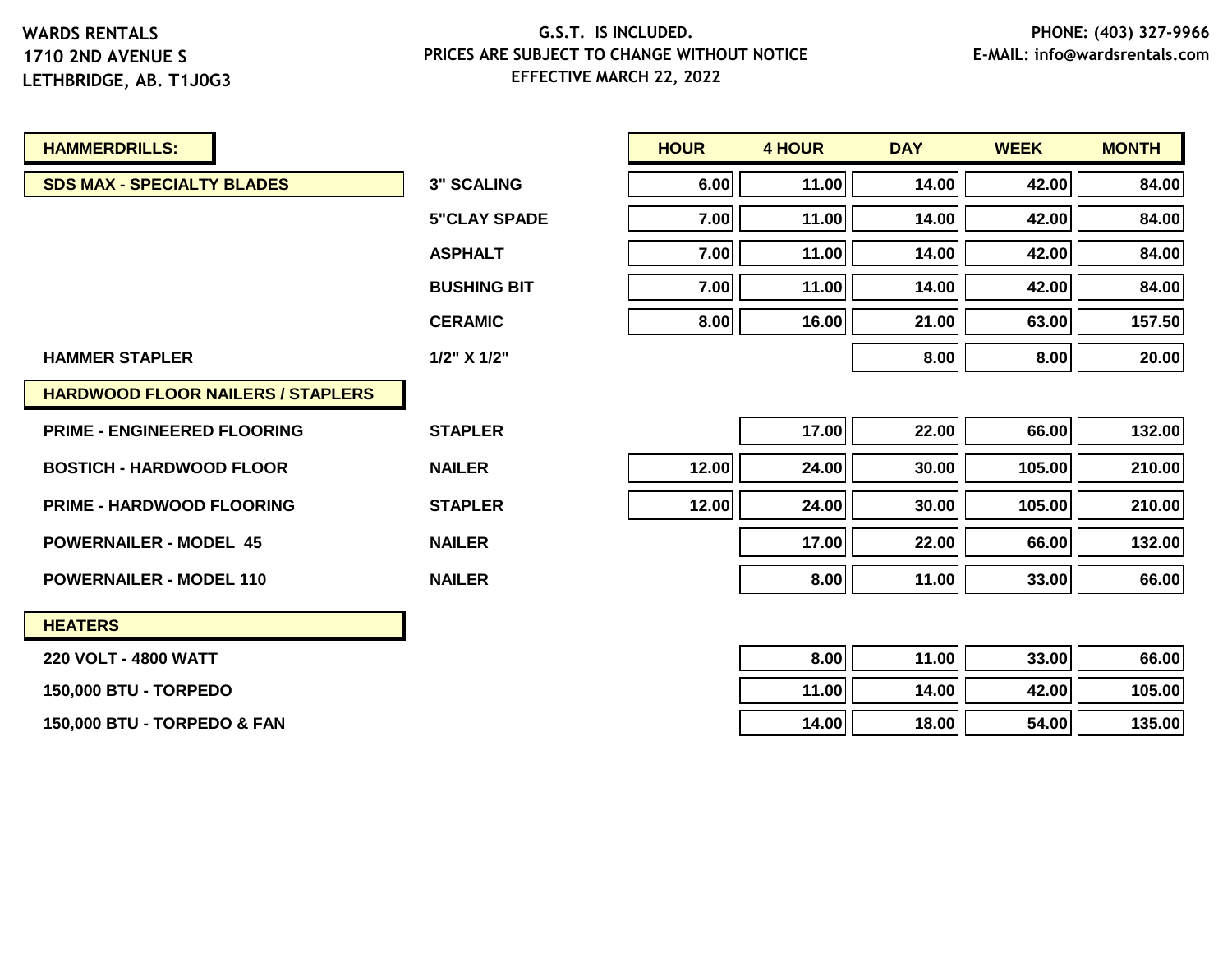#### **G.S.T. IS INCLUDED. PRICES ARE SUBJECT TO CHANGE WITHOUT NOTICE EFFECTIVE MARCH 22, 2022**

| <b>HEATERS</b>              |                       |                     | <b>HOUR</b> | <b>4 HOUR</b> | <b>DAY</b> | <b>WEEK</b> | <b>MONTH</b> |
|-----------------------------|-----------------------|---------------------|-------------|---------------|------------|-------------|--------------|
| 200,000 BTU - POT HEATER    |                       |                     |             | 11.00         | 14.00      | 42.00       | 105.00       |
| 200,000 BTU - TIGER TORCH   |                       |                     |             | 6.00          | 8.00       | 16.00       | 32.00        |
| 300,000 BTU - TORPEDO       |                       |                     |             | 14.00         | 18.00      | 54.00       | 135.00       |
| 300,000 BTU - TORPEDO & FAN |                       |                     |             | 17.00         | 22.00      | 66.00       | 165.00       |
|                             |                       |                     |             |               |            |             |              |
| <b>HEATER: BOTTLES</b>      |                       |                     |             |               |            |             |              |
| <b>PROPANE BOTTLE</b>       |                       | <b>20 LBS.</b>      |             | 6.00          | 8.00       | 16.00       | 32.00        |
| <b>HEDGE TRIMMERS</b>       |                       |                     |             |               |            |             |              |
| <b>ELECTRIC</b>             | <b>MAKITA</b>         | 22" BAR / 1/4" MAX. | 7.00        | 11.00         | 14.00      | 42.00       | 84.00        |
| GAS / 2 CYCLE               | <b>ECHO / RED MAX</b> | 30" BAR / 1/2" MAX. | 15.00       | 23.00         | 30.00      | 105.00      | 210.00       |
| <b>HAND - LIGHT DUTY</b>    |                       |                     |             | 5.00          | 6.00       | 12.00       | 24.00        |
| <b>HAND - HEAVY DUTY</b>    |                       |                     |             | 6.00          | 8.00       | 16.00       | 32.00        |
|                             |                       |                     |             |               |            |             |              |
| <b>HOE</b>                  |                       |                     |             | 5.00          | 6.00       | 12.00       | 24.00        |
|                             |                       |                     |             |               |            |             |              |

**HOLE SAWS: LIGHT METAL OR WOOD.**

 **3/4" TO 6" - RENT PER INCH 2.00 5.00 10.00**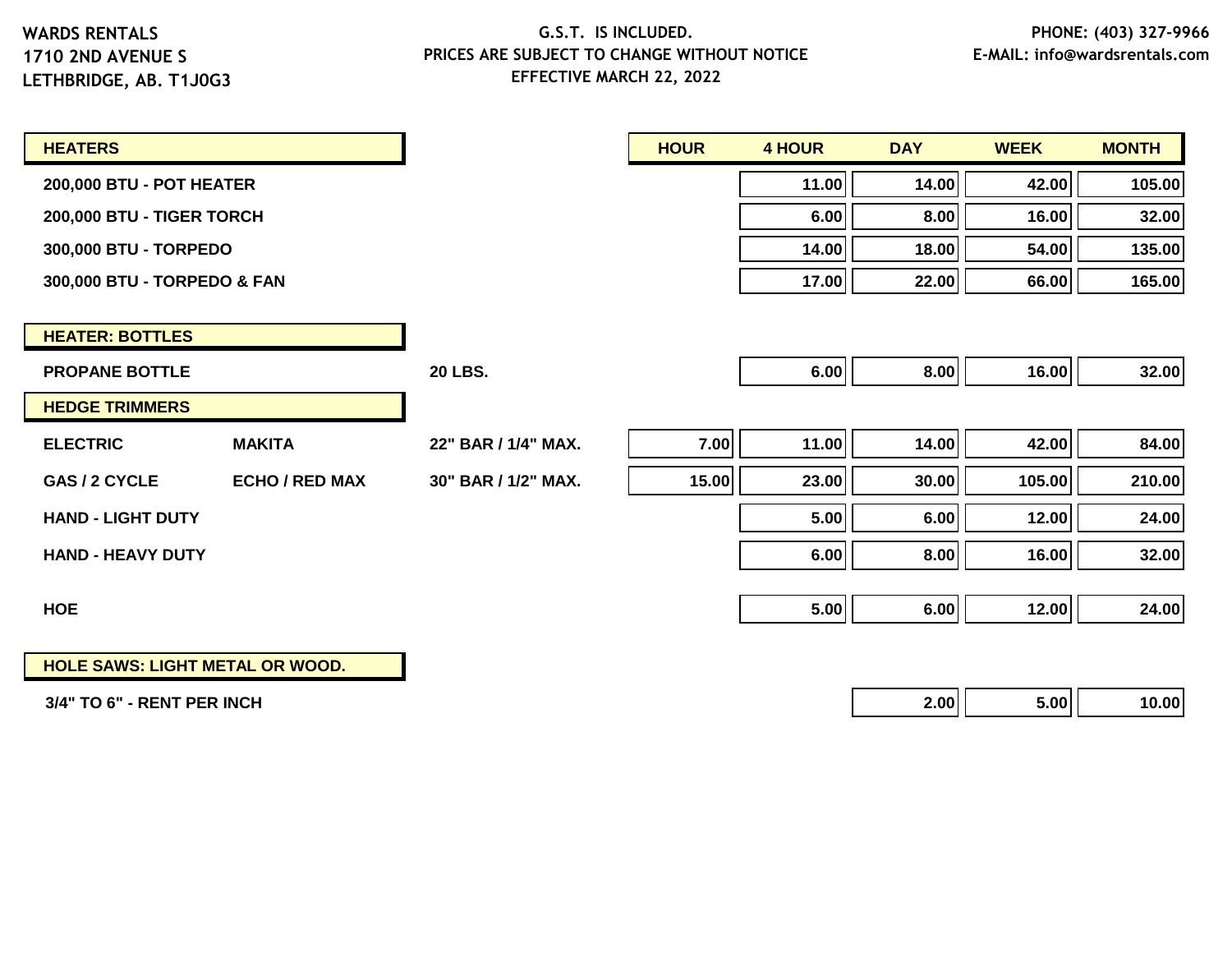**LETHBRIDGE, AB. T1J0G3**

| <b>HOSES</b>                                |                         |                     | <b>HOUR</b> | <b>4 HOUR</b> | <b>DAY</b> | <b>WEEK</b> | <b>MONTH</b> |
|---------------------------------------------|-------------------------|---------------------|-------------|---------------|------------|-------------|--------------|
| AIR HOSE 3/8"                               |                         | 50' or 100'         |             | 6.00          | 8.00       | 16.00       | 32.00        |
| <b>GARDEN HOSE 1/2"</b>                     |                         | 50' or 80'          |             | 6.00          | 8.00       | 16.00       | 32.00        |
| <b>PRESSURE HOSE 3000 PSI</b>               |                         | 50'                 |             | 6.00          | 8.00       | 16.00       | 32.00        |
| <b>WATER - VINYL</b>                        | <b>CAM LOK</b>          | 1 1/2" X 50'        |             | 5.00          | 6.00       | 12.00       | 24.00        |
| <b>WATER - VINYL 2"</b>                     | <b>CAM LOK</b>          | 2" X 50'            |             | 5.00          | 6.00       | 18.00       | 36.00        |
| <b>WATER - VINYL 3"</b>                     | <b>CAM LOK</b>          | 3" X 50'            |             | 6.00          | 8.00       | 24.00       | 48.00        |
|                                             |                         |                     |             |               |            |             |              |
| <b>IMPACT WRENCH</b>                        | <b>B&amp;D ELECTRIC</b> | 1/2" DRIVE          | 7.00        | 11.00         | 14.00      | 49.00       | 134.00       |
| <b>JACKS</b>                                |                         |                     |             |               |            |             |              |
| <b>CAMPER JACKS (PAIR)</b>                  |                         | <b>800 LBS. MAX</b> | 10.00       | 15.00         | 20.00      | 70.00       | 140.00       |
| <b>HYDRAULIC FLOOR JACK</b>                 |                         | 2 TON MAX.          | 6.00        | 12.00         | 16.00      | 48.00       | 144.00       |
| <b>HYDRAULIC JACK</b>                       |                         | 12 TON              | 6.00        | 9.00          | 12.00      | 36.00       | 72.00        |
| JACK FOOT (BOTTLE JACK ACCESS.)             |                         |                     |             |               | 8.00       | 24.00       | 48.00        |
| <b>PALLET JACK</b>                          |                         | 5,000 LBS. MAX      | 15.00       | 23.00         | 30.00      | 90.00       | 180.00       |
| <b>TRANSMISSION JACK</b>                    |                         | 600 LBS. MAX        | 20.00       | 23.00         | 30.00      | 120.00      | 360.00       |
|                                             |                         |                     |             |               |            |             |              |
| <b>JACK HAMMER: ELECTRIC:</b>               |                         |                     |             |               |            |             |              |
| <b>MAKITA 1810 - 2 BITS / 50' CORD INC.</b> |                         | <b>75 LBS.</b>      | 28.00       | 56.00         | 75.00      | 300.00      | 750.00       |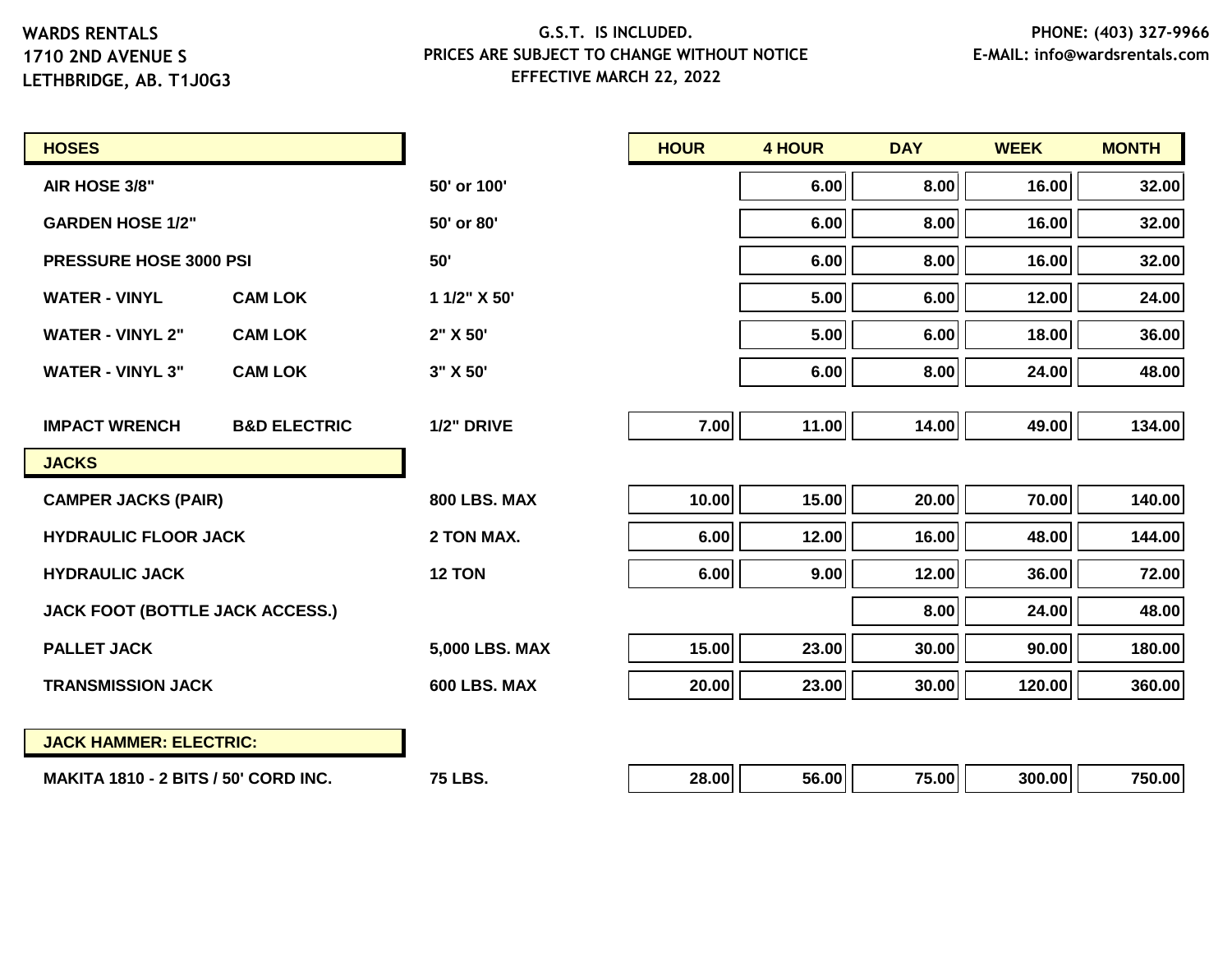**LETHBRIDGE, AB. T1J0G3**

| <b>JACK HAMMER: ACCESSORIES</b>    |                 | <b>HOUR</b> | <b>4 HOUR</b> | <b>DAY</b> | <b>WEEK</b> | <b>MONTH</b> |
|------------------------------------|-----------------|-------------|---------------|------------|-------------|--------------|
| <b>EXTRA POINTS OR CHISELS</b>     |                 |             | 6.00          | 8.00       | 16.00       | 32.00        |
| <b>ASPHALT BLADE</b>               |                 |             | 11.00         | 15.00      | 30.00       | 60.00        |
| <b>TAMPING PAD</b>                 |                 |             | 11.00         | 15.00      | 30.00       | 60.00        |
| <b>JIG SAW - MAKITA</b>            |                 | 7.00        | 11.00         | 14.00      | 42.00       | 84.00        |
| <b>JUMPING JACK</b>                |                 |             |               |            |             |              |
| <b>DYNAPAC</b><br><b>11" BASE</b>  | <b>155 LBS.</b> | 27.00       | 53.00         | 70.00      | 245.00      | 735.00       |
|                                    |                 |             |               |            |             |              |
| <b>KNEE KICKER</b>                 |                 | 6.00        | 11.00         | 14.00      | 42.00       | 84.00        |
| <b>LADDER ADJUSTABLE (STAIRS)</b>  | 9' TO 13'       | 6.00        | 11.00         | 14.00      | 42.00       | 84.00        |
| <b>LADDERS: EXTENSION AND STEP</b> |                 |             |               |            |             |              |
| <b>LADDER - EXTENSION</b>          | 24'             | 10.00       | 15.00         | 20.00      | 60.00       | 150.00       |
| <b>LADDER - EXTENSION</b>          | 32'             | 14.00       | 21.00         | 28.00      | 84.00       | 210.00       |
| <b>LADDER - EXTENSION</b>          | 40'             | 19.00       | 29.00         | 38.00      | 114.00      | 285.00       |
| <b>LADDER - STEP</b>               | 6'              |             | 5.00          | 6.00       | 18.00       | 36.00        |
| <b>LADDER - STEP</b>               | 8'              |             | 6.00          | 8.00       | 24.00       | 48.00        |
| <b>LADDER - STEP</b>               | 10'             |             | 8.00          | 10.00      | 30.00       | 60.00        |
| <b>LADDER - STEP</b>               | 12'             |             | 9.00          | 12.00      | 36.00       | 72.00        |
| <b>LADDER - STEP</b>               | 14'             |             | 11.00         | 14.00      | 42.00       | 84.00        |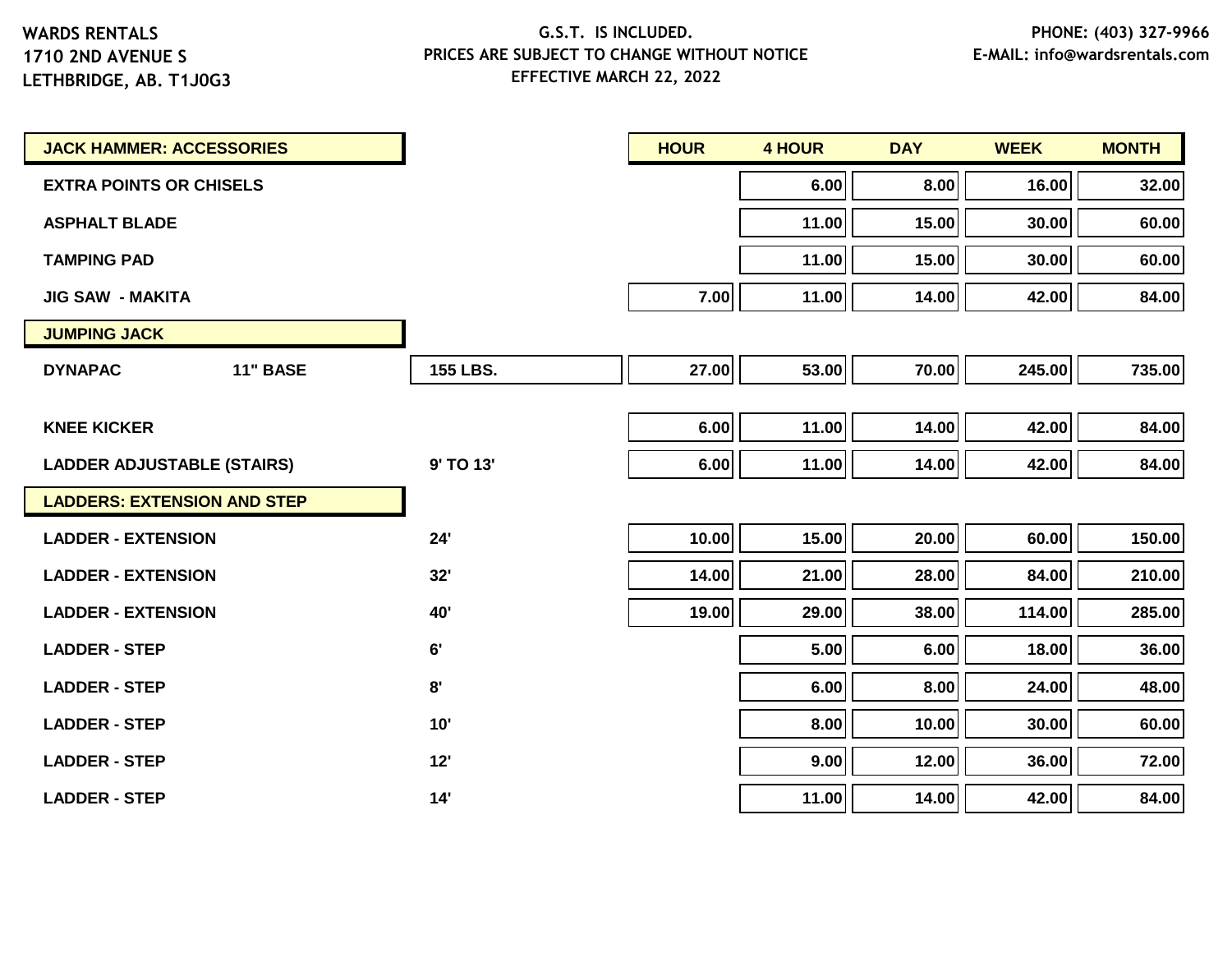#### **G.S.T. IS INCLUDED. PRICES ARE SUBJECT TO CHANGE WITHOUT NOTICE EFFECTIVE MARCH 22, 2022**

|                                      |                    | <b>HOUR</b> | <b>4 HOUR</b> | <b>DAY</b> | <b>WEEK</b> | <b>MONTH</b> |
|--------------------------------------|--------------------|-------------|---------------|------------|-------------|--------------|
| <b>LADDER JACKS - EACH</b>           |                    |             |               | 8.00       | 24.00       | 60.00        |
| <b>LAMINATE CUTTER</b>               | <b>HARDY BOARD</b> | 17.00       | 33.00         | 44.00      | 132.00      | 264.00       |
| <b>LAMINATE CUTTER</b>               | <b>LAMINATE</b>    | 14.00       | 27.00         | 36.00      | 108.00      | 216.00       |
| <b>LANDSCAPE AND LAWN TOOLS</b>      |                    |             |               |            |             |              |
| <b>LANDSCAPE RAKE 36"</b>            | <b>ASPHALT</b>     |             | 8.00          | 10.00      | 20.00       | 40.00        |
| <b>LAND SCAPE RAKE 36"</b>           | <b>STANDARD</b>    |             | 8.00          | 10.00      | 20.00       | 40.00        |
| <b>LAND SCAPE RAKE 48"</b>           | <b>STANDARD</b>    |             | 8.00          | 10.00      | 20.00       | 40.00        |
| <b>LAWN EDGER - 3" MAXIMUM</b>       | 10" BLADE          | 15.00       | 30.00         | 40.00      | 120.00      | 360.00       |
| <b>LAWN MOWER - REAR BAG</b>         | 20" BLADE          | 15.00       | 30.00         | 40.00      | 120.00      | 360.00       |
| <b>LAWN ROLLER</b>                   |                    |             | 8.00          | 10.00      | 25.00       | 50.00        |
| <b>LAWN SEEDER</b>                   |                    |             | 6.00          | 8.00       | 16.00       | 32.00        |
| <b>LAWN VACUUM - BILLY GOAT</b>      |                    | 16.00       | 53.00         | 70.00      | 280.00      | 840.00       |
| <b>LEAF BLOWER - ECHO</b>            |                    | 19.00       | 29.00         | 38.00      | 114.00      | 285.00       |
| <b>LEVELS</b>                        |                    |             |               |            |             |              |
| <b>CARPENTER'S LEVEL</b>             |                    |             | 6.00          | 8.00       | 16.00       | 32.00        |
| <b>AUTOMATIC LEVEL/ TRIPOD / ROD</b> |                    | 15.00       | 23.00         | 30.00      | 90.00       | 180.00       |
| <b>TRANSIT ROD - IMP. OR METRIC</b>  |                    |             | 6.00          | 8.00       | 16.00       | 32.00        |

**TRANSIT TRIPOD 8.00 10.00 20.00 40.00**

**LIGHTING: ELECTRICAL PLEASE SEE: FLOOD LIGHTS**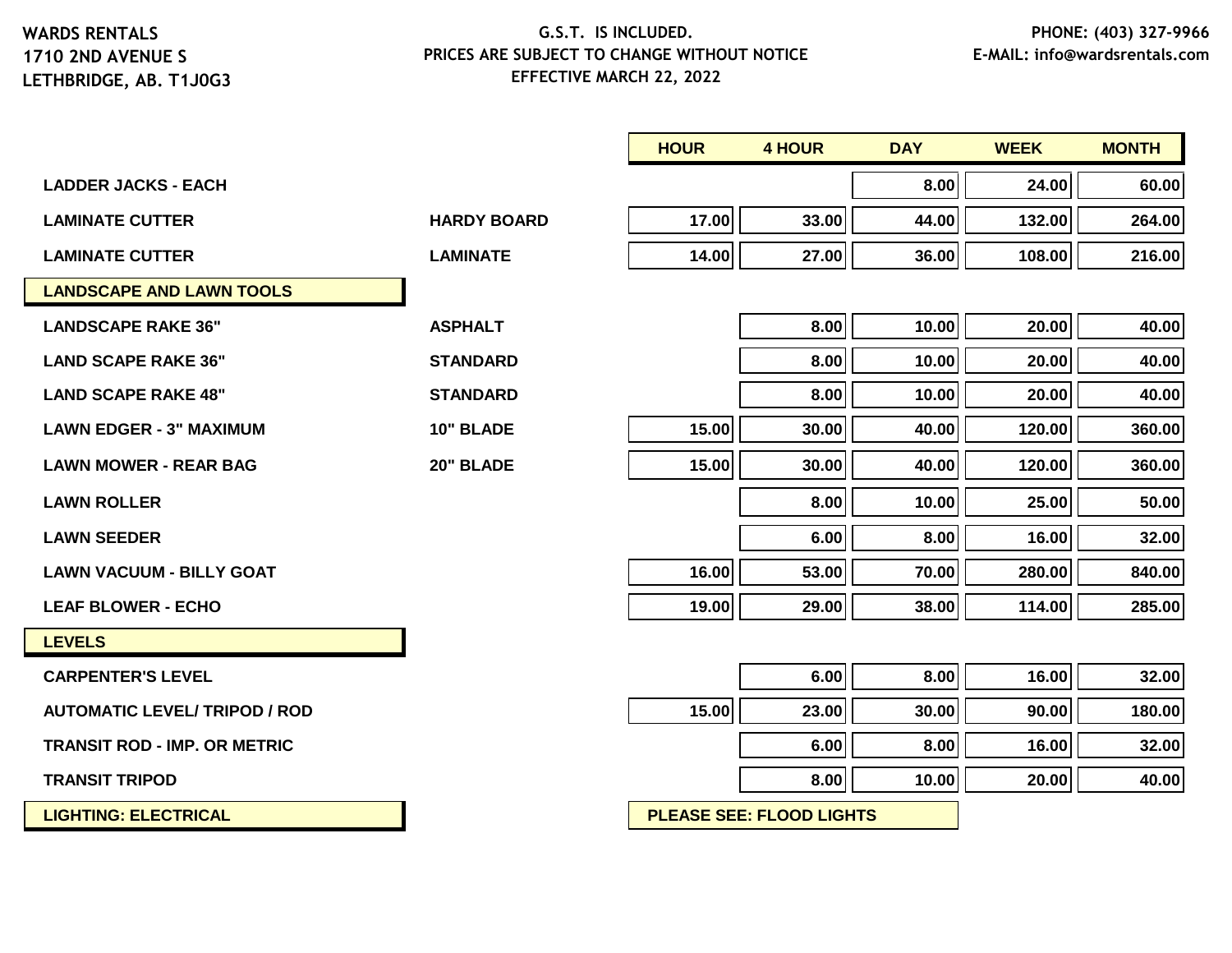**LETHBRIDGE, AB. T1J0G3**

| <b>LINO EQUIPMENT</b>          |                 |                        | <b>HOUR</b> | <b>4 HOUR</b> | <b>DAY</b> | <b>WEEK</b> | <b>MONTH</b> |
|--------------------------------|-----------------|------------------------|-------------|---------------|------------|-------------|--------------|
| <b>HAND LINO ROLLER</b>        |                 | <b>5 LBS.</b>          |             | 6.00          | 8.00       | 24.00       | 48.00        |
| <b>H.D. LINO ROLLER</b>        |                 | 100 LBS.               |             | 14.00         | 18.00      | 72.00       | 144.00       |
| LINO SCRAPER - 5' H.D.         |                 |                        |             | 6.00          | 8.00       | 20.00       | 40.00        |
| <b>LINO TILE CUTTER</b>        |                 | <b>VINYL COMPOSITE</b> | 9.00        | 14.00         | 18.00      | 54.00       | 135.00       |
| <b>LIQUOR DISPENSER</b>        |                 |                        |             |               |            |             |              |
| <b>LIQUOR DISPENSER</b>        |                 | <b>4 BOTTLE</b>        |             |               | 16.00      | 48.00       | 96.00        |
| <b>LIQUOR DISPENSER</b>        |                 | <b>6 BOTTLE</b>        |             |               | 18.00      | 54.00       | 108.00       |
|                                |                 |                        |             |               |            |             |              |
| <b>MAGNETIC SWEEPER</b>        |                 | 24"                    |             | 15.00         | 20.00      | 60.00       | 150.00       |
| <b>MATTOCK / PICK</b>          |                 |                        |             | 6.00          | 8.00       | 20.00       | 40.00        |
| <b>MEASURING TAPE</b>          |                 |                        |             | 5.00          | 6.00       | 18.00       | 36.00        |
| <b>MEASURING WHEEL</b>         |                 | <b>METRIC</b>          |             | 8.00          | 10.00      | 30.00       | 80.00        |
| <b>METAL DETECTOR</b>          |                 |                        | 5.00        | 8.00          | 10.00      | 30.00       | 80.00        |
| <b>MITRE SAW</b>               | <b>MAKITA</b>   | <b>10" WOOD</b>        | 10.00       | 15.00         | 20.00      | 70.00       | 140.00       |
| <b>MITRE SAW</b>               | <b>MAKITA</b>   | <b>14" WOOD</b>        | 12.00       | 24.00         | 30.00      | 105.00      | 210.00       |
| <b>MITRE SAW</b>               | <b>COMPOUND</b> | <b>10" WOOD</b>        | 12.00       | 23.00         | 30.00      | 105.00      | 210.00       |
| <b>MIXING ROD - LIGHT DUTY</b> |                 | <b>DWALL MUD/PAINT</b> |             |               | 8.00       | 24.00       | 48.00        |
| <b>MOP &amp; PAIL</b>          |                 |                        |             | 6.00          | 8.00       | 24.00       | 48.00        |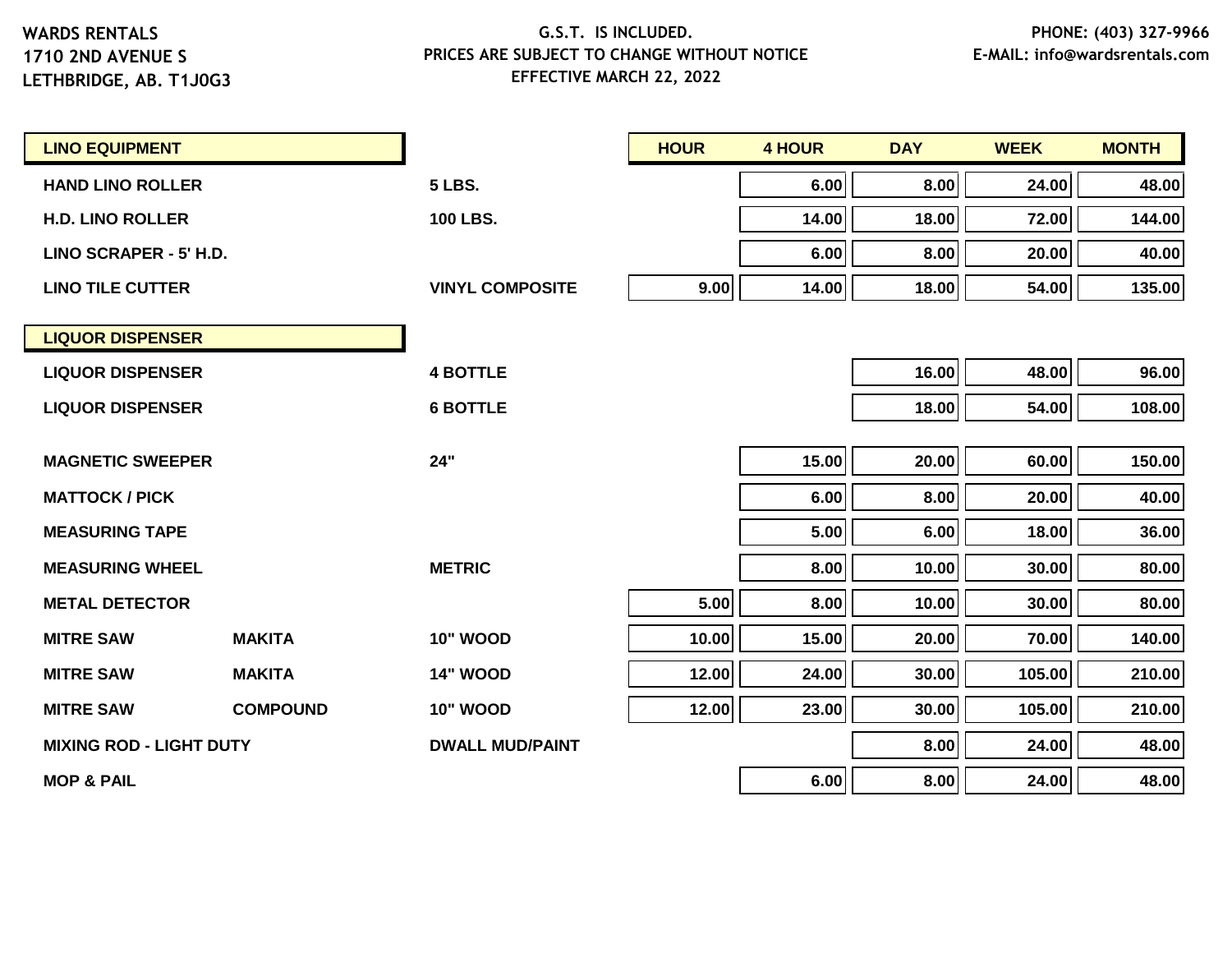# **G.S.T. IS INCLUDED. PRICES ARE SUBJECT TO CHANGE WITHOUT NOTICE EFFECTIVE MARCH 22, 2022**

|                                             |                      | <b>HOUR</b> | <b>4 HOUR</b>                             | <b>DAY</b> | <b>WEEK</b> | <b>MONTH</b> |
|---------------------------------------------|----------------------|-------------|-------------------------------------------|------------|-------------|--------------|
| <b>MOTOR HOIST</b>                          | <b>1000 LBS. MAX</b> | 20.00       | 30.00                                     | 40.00      | 120.00      | 360.00       |
| <b>MOTOR STAND</b>                          | 600 LBS. MAX         |             | 12.00                                     | 16.00      | 48.00       | 144.00       |
| <b>MOVING BLANKETS</b>                      |                      |             |                                           | 2.00       | 6.00        | 18.00        |
| <b>NAIL PULLER</b>                          |                      |             | 5.00                                      | 6.00       | 18.00       | 36.00        |
| <b>PAINT SPRAYER (AIR):</b>                 |                      |             | <b>PLEASE SEE: AIR PAINT SPRAYERS</b>     |            |             |              |
| <b>PAINT SPRAYER (AIRLESS):</b>             |                      |             | <b>PLEASE SEE: AIRLESS PAINT SPRAYERS</b> |            |             |              |
| <b>PAINT ROLLER EXTENSIONS: 4' &amp; 6'</b> |                      |             | 5.00                                      | 6.00       | 18.00       | 36.00        |
| <b>PALLET JACK - LIFTRITE</b>               | 5000 LBS.            | 15.00       | 23.00                                     | 30.00      | 90.00       | 180.00       |
| <b>MAKITA</b><br><b>PALM SANDER</b>         | 3" X 3"              |             | 8.00                                      | 10.00      | 25.00       | 50.00        |
| <b>PARTY EQUIPMENT</b>                      |                      |             |                                           |            |             |              |
| <b>PLEASE SEE: BANQUET TABLES</b>           |                      |             |                                           |            |             |              |
| <b>PLEASE SEE: BEER TUBS</b>                |                      |             |                                           |            |             |              |
| <b>PLEASE SEE:COFFEE</b>                    |                      |             |                                           |            |             |              |
| <b>PLEASE SEE: CHAIRS</b>                   |                      |             |                                           |            |             |              |
| <b>PLEASE SEE: COAT RACKS</b>               |                      |             |                                           |            |             |              |
| <b>PLEASE SEE: LIQUOR DISPENSERS</b>        |                      |             |                                           |            |             |              |

**PLEASE SEE: PORTABLE BARS**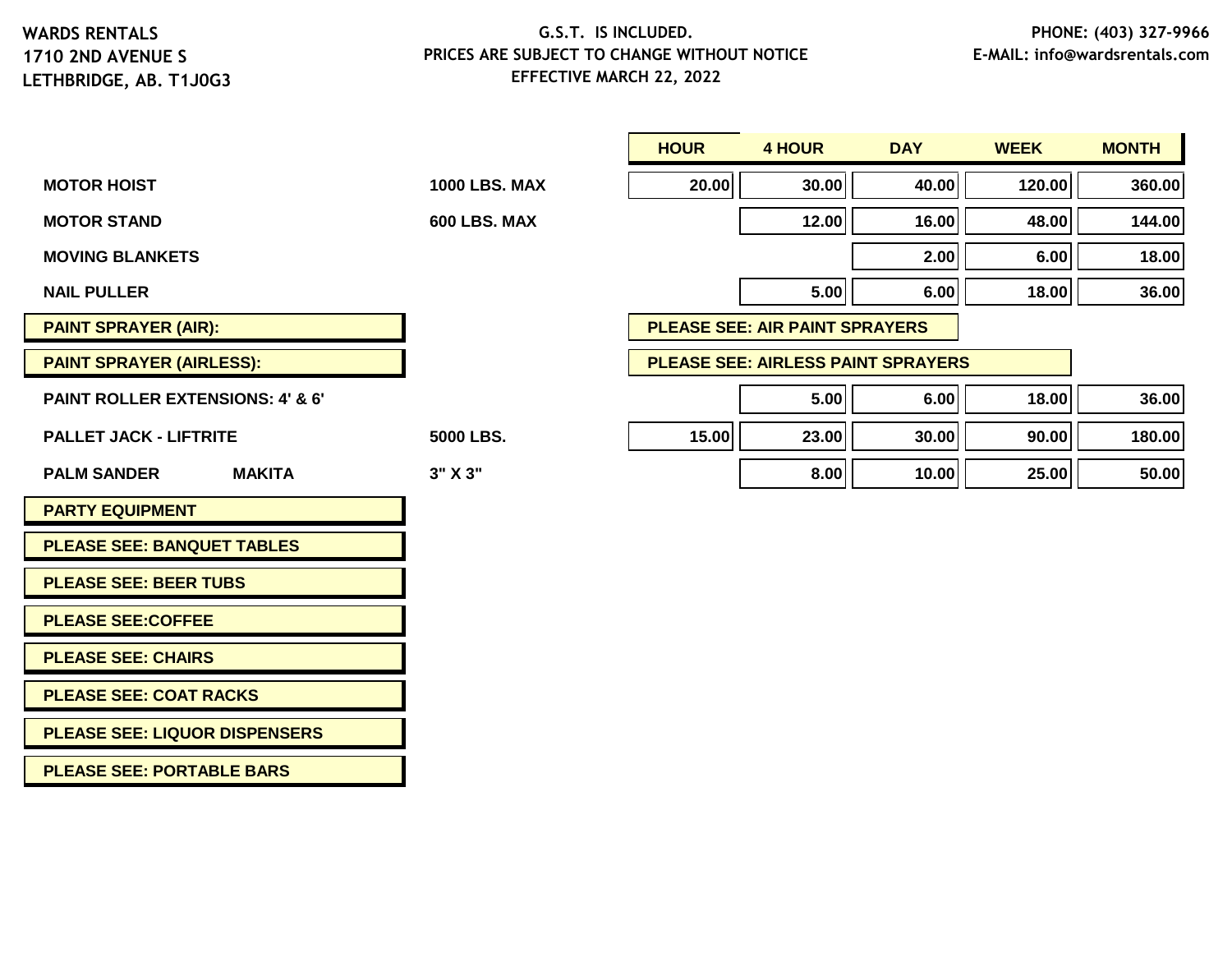|                                          |                 | <b>HOUR</b> | <b>4 HOUR</b>                   | <b>DAY</b>                                      | <b>WEEK</b> | <b>MONTH</b> |
|------------------------------------------|-----------------|-------------|---------------------------------|-------------------------------------------------|-------------|--------------|
| <b>FOR PAVING STONE CUTTERS:</b>         |                 |             |                                 | <b>PLEASE SEE: BRICK / PAVING STONE CUTTERS</b> |             |              |
| <b>PICK / MATTOCK</b>                    |                 |             | 6.00                            | 8.00                                            | 20.00       | 40.00        |
| <b>PITCH FORK</b>                        |                 |             | 6.00                            | 8.00                                            | 20.00       | 40.00        |
| <b>PLANE - MAKITA (ELECTRIC)</b>         | <b>3" BLADE</b> | 12.00       | 18.00                           | 24.00                                           | 60.00       | 150.00       |
| <b>PLATE TAMPERS:</b>                    |                 |             |                                 | <b>PLEASE SEE: COMPACTION EQUIPMENT</b>         |             |              |
| <b>PLUMBING SNAKES:</b>                  |                 |             | <b>PLEASE SEE: DRAIN SNAKES</b> |                                                 |             |              |
| <b>PLUMBING &amp; PIPE FITTING TOOLS</b> |                 |             |                                 |                                                 |             |              |
| <b>BASIN WRENCH</b>                      |                 |             | 5.00                            | 6.00                                            | 18.00       | 36.00        |
| <b>CHAIN WRENCH</b>                      |                 |             | 5.00                            | 6.00                                            | 18.00       | 36.00        |
| <b>PIPE CRUNCHER - SEWER / CAST IRON</b> |                 |             | 15.00                           | 20.00                                           | 50.00       | 150.00       |
| <b>PIPE CUTTER - UP TO 2"</b>            |                 |             | 11.00                           | 14.00                                           | 42.00       | 84.00        |
| <b>2" CUTTER WHEEL REPLACEMENT</b>       | \$20.00         |             |                                 |                                                 |             |              |
| PIPE CUTTER - 2" TO 4"                   |                 | 9.00        | 14.00                           | 18.00                                           | 54.00       | 135.00       |
| <b>4" CUTTER WHEEL REPLACEMENT</b>       | \$50.00         |             |                                 |                                                 |             |              |
| <b>PIPE REAMER</b>                       |                 |             | 11.00                           | 14.00                                           | 42.00       | 84.00        |
| <b>PIPE VISE TRI-STAND</b>               |                 |             | 14.00                           | 18.00                                           | 54.00       | 135.00       |
| <b>PIPE WRENCH</b>                       | 18"             |             | 5.00                            | 6.00                                            | 15.00       | 30.00        |
| <b>PIPE WRENCH</b>                       | 36"             | 4.00        | 6.00                            | 8.00                                            | 20.00       | 40.00        |
| <b>POLE SANDER</b>                       |                 |             | 5.00                            | 6.00                                            | 18.00       | 36.00        |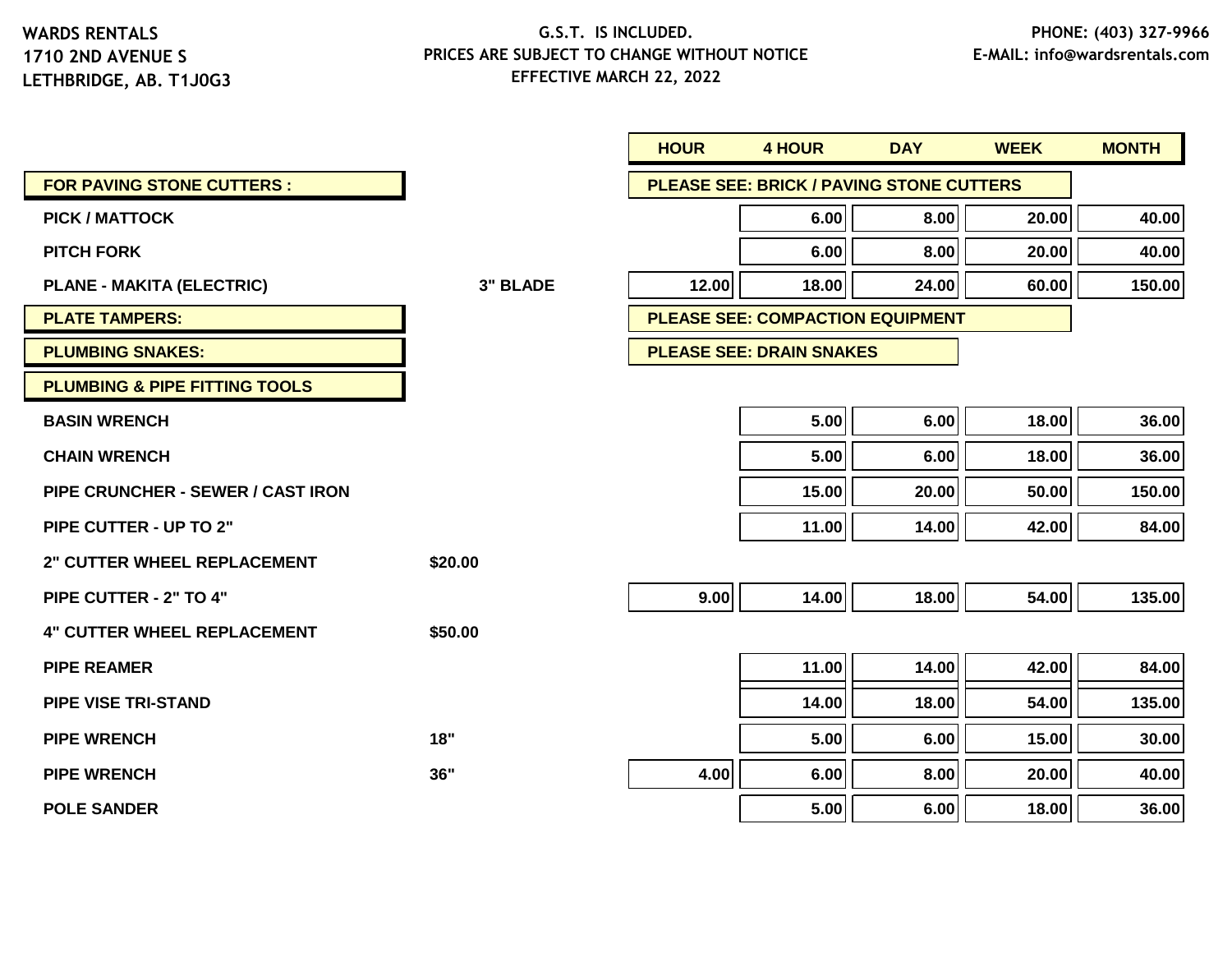|                                                      |                         | <b>HOUR</b> | <b>4 HOUR</b>                     | <b>DAY</b> | <b>WEEK</b> | <b>MONTH</b> |
|------------------------------------------------------|-------------------------|-------------|-----------------------------------|------------|-------------|--------------|
| <b>PORTABLE BAR - 2 LEVELS / SKIRTING</b>            |                         |             |                                   | 30.00      | 90.00       | 180.00       |
| <b>POST HOLE AUGERS</b>                              |                         |             |                                   |            |             |              |
| <b>GROUND HOG</b>                                    | $4" - 10"$              | 28.00       | 56.00                             | 80.00      | 240.00      | 720.00       |
| <b>HAND AUGER</b>                                    | $4" - 8"$               | 5.00        | 8.00                              | 10.00      | 25.00       | 50.00        |
| <b>HAND AUGER</b>                                    |                         | 7.00        | 11.00                             | 14.00      | 35.00       | 70.00        |
| <b>LEVER AUGER</b>                                   |                         | 7.00        | 11.00                             | 14.00      | 35.00       | 70.00        |
| <b>POST POUNDER</b>                                  | <b>4" MAXIMUM</b>       |             | 8.00                              | 10.00      | 30.00       | 60.00        |
| <b>POWER RAKE - BLUEBIRD 5 HP</b>                    | <b>20" RAKE WIDTH</b>   | 16.00       | 48.00                             | 80.00      | 320.00      | 800.00       |
| <b>WEEKDAYS - OVERNITE 5PM TO 9AM</b>                | \$48.00                 |             |                                   |            |             |              |
| SOIL MUST BE DRY BEFORE USING P. RAKE                |                         |             |                                   |            |             |              |
| <b>POWER SCREED - CROWN</b>                          |                         |             | 79.00                             | 105.00     | 420.00      | 1,260.00     |
| <b>6' BAR SCREED</b>                                 |                         |             | 14.00                             | 18.00      | 54.00       | 162.00       |
| <b>12' SCREED BAR</b>                                |                         |             | 18.00                             | 24.00      | 72.00       | 216.00       |
| <b>PRESSURE WASHER AND ACCESSORIES</b>               |                         |             |                                   |            |             |              |
| <b>GAS ENGINE 2000 PSI</b><br><b>PRESSURE WASHER</b> | 4 TIPS / HOSE / WAND    | 16.00       | 53.00                             | 70.00      | 280.00      | 630.00       |
| <b>PRESSURE HOSE</b><br><b>3000 PSI</b>              | <b>50' LENGTHS</b>      |             | 6.00                              | 8.00       | 20.00       | 40.00        |
| <b>P. WASHER ACCESS.</b><br><b>DIRT DEVIL</b>        | <b>3 FT. SPARE WAND</b> |             | 6.00                              | 8.00       | 20.00       | 40.00        |
| <b>PROPANE BOTTLES:</b>                              |                         |             | <b>PLEASE SEE: HEATER BOTTLES</b> |            |             |              |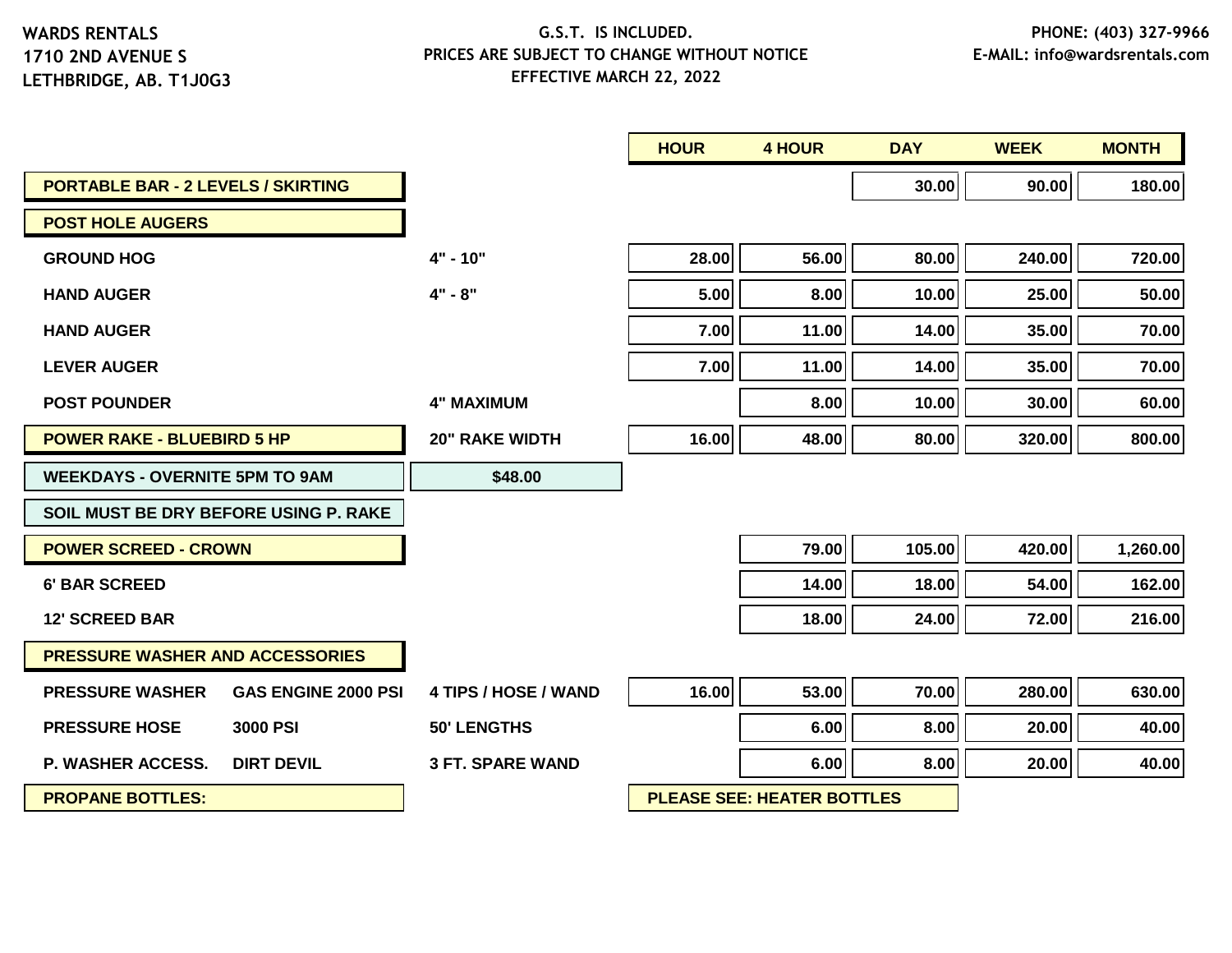| <b>PUMPS: SUBMERSIBLE ELECTRIC</b> |                         |                                 | <b>HOUR</b> | <b>4 HOUR</b>                  | <b>DAY</b> | <b>WEEK</b> | <b>MONTH</b> |
|------------------------------------|-------------------------|---------------------------------|-------------|--------------------------------|------------|-------------|--------------|
| <b>LITTLE GIANT</b>                | <b>5/8" GARDEN HOSE</b> | <b>UP TO 15 GPM</b>             | 7.00        | 11.00                          | 14.00      | 49.00       | 98.00        |
| <b>LT/GIANT 6 CIA</b>              | 1 1/2" VINYL HOSE       | UP TO 25 GPM                    | 12.00       | 18.00                          | 24.00      | 84.00       | 168.00       |
| <b>LT/GIANT FLS-400</b>            | <b>2" VINYL HOSE</b>    | UP TO 40 GPM                    | 20.00       | 30.00                          | 40.00      | 120.00      | 240.00       |
| <b>SUBMERSIBLE PUMP HOSES</b>      |                         |                                 |             |                                |            |             |              |
| 1 1/2" HOSE                        | <b>50' LENGTH</b>       |                                 |             | 5.00                           | 6.00       | 12.00       | 24.00        |
| 2" HOSE                            | 50' LENGTH              |                                 |             | 5.00                           | 6.00       | 18.00       | 36.00        |
| <b>PUMPS: CENTRIFUGAL GAS</b>      |                         |                                 |             |                                |            |             |              |
| <b>ROBIN SUBARU</b>                | <b>2" GAS PUMP</b>      | <b>6000 GAL. / HOUR</b>         |             | 30.00                          | 40.00      | 140.00      | 350.00       |
| 2" HOSE                            | 50' LENGTH              |                                 |             | 5.00                           | 6.00       | 18.00       | 36.00        |
| <b>ROBIN SUBARU</b>                | <b>3" GAS PUMP</b>      | <b>9000 GAL. / HOUR</b>         |             | 36.00                          | 48.00      | 168.00      | 420.00       |
| 3" HOSE                            | <b>50' LENGTH</b>       |                                 |             | 6.00                           | 8.00       | 24.00       | 48.00        |
| <b>WATERBED PUMP</b>               | <b>1/2" GARDEN HOSE</b> | <b>UP TO 3 GPM</b>              | 7.00        | 11.00                          | 14.00      | 35.00       | 70.00        |
| <b>FOR QUICKIE SAWS:</b>           |                         |                                 |             | <b>PLEASE SEE: CUTOFF SAWS</b> |            |             |              |
| <b>RAKES</b>                       | <b>ASPHALT</b>          | 12"                             |             | 5.00                           | 6.00       | 18.00       | 36.00        |
| <b>RAKES</b>                       | <b>LANDSCAPE</b>        | 36"                             |             | 8.00                           | 10.00      | 20.00       | 40.00        |
| <b>RAKES</b>                       | <b>LANDSCAPE</b>        | 48"                             |             | 8.00                           | 10.00      | 20.00       | 40.00        |
| <b>RAMPS - MOVING</b>              | $(2' \times 8')$        | 600 LBS. MAX                    | 12.00       | 18.00                          | 24.00      | 96.00       | 288.00       |
| <b>RAMSET D60</b>                  | <b>CONCRETE GUN</b>     | <b>NAILS FROM 3/4" - 2 1/2"</b> | 9.00        | 18.00                          | 24.00      | 72.00       | 144.00       |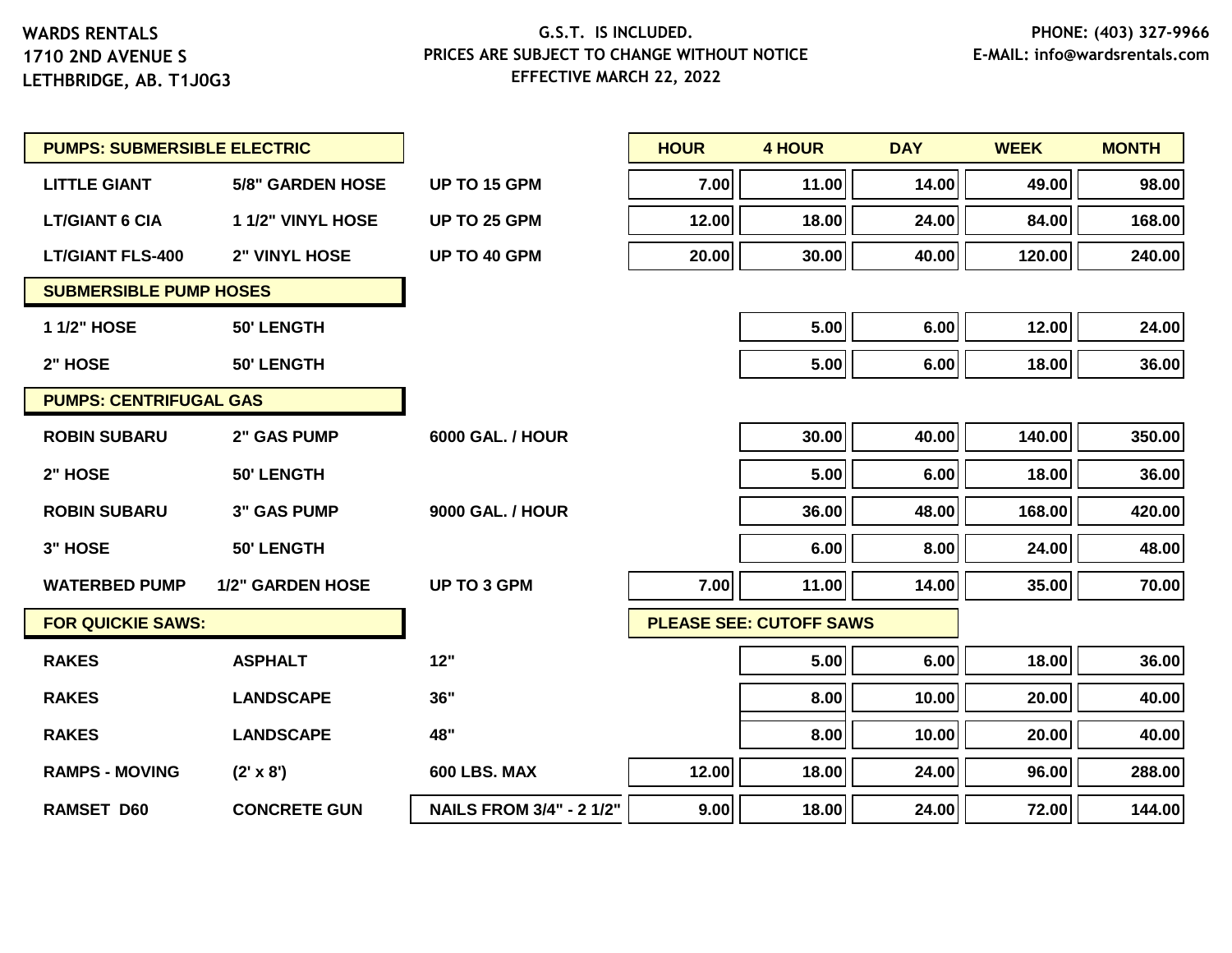# **LETHBRIDGE, AB. T1J0G3**

#### **G.S.T. IS INCLUDED. PRICES ARE SUBJECT TO CHANGE WITHOUT NOTICE EFFECTIVE MARCH 22, 2022**

|                                       |                              |                    | <b>HOUR</b> | <b>4 HOUR</b>                   | <b>DAY</b> | <b>WEEK</b> | <b>MONTH</b> |
|---------------------------------------|------------------------------|--------------------|-------------|---------------------------------|------------|-------------|--------------|
| <b>RE-BAR CUTTER</b>                  | 3/8" OR 1/2"                 |                    | 9.00        | 18.00                           | 24.00      | 72.00       | 144.00       |
| <b>FOR RECIPROCATING SAWS:</b>        |                              |                    |             | <b>PLEASE SEE: SAWZALL SAWS</b> |            |             |              |
| <b>ROOFING SHOVEL</b>                 |                              |                    |             | 8.00                            | 10.00      | 30.00       | 60.00        |
| <b>ROTO TILLER 5 HP</b>               | <b>MERRY TILLER</b>          | <b>FRONT TYNE</b>  | 16.00       | 48.00                           | 70.00      | 280.00      | 840.00       |
| <b>WEEKDAYS - OVERNITE 5PM TO 9AM</b> |                              | \$48.00            |             |                                 |            |             |              |
| <b>ROUTER - MAKITA</b>                | 1/4" TO 1/2" SHANK           | <b>8.5 AMP</b>     |             | 18.00                           | 24.00      | 72.00       | 216.00       |
| <b>ROUTER - MAKITA</b>                | <b>INCLUDES ARBORITE BIT</b> |                    |             | 18.00                           | 24.00      | 72.00       | 216.00       |
| <b>SAWZALL</b>                        | <b>MAKITA</b>                | 6" TO 12" BLADES   | 9.00        | 14.00                           | 18.00      | 45.00       | 117.00       |
| <b>SAW: HAND</b>                      | <b>BUCK / SWEDE SAW</b>      |                    |             | 5.00                            | 6.00       | 18.00       | 54.00        |
| <b>SAW: HAND</b>                      | <b>CARPENTER</b>             |                    |             | 6.00                            | 8.00       | 16.00       | 32.00        |
| <b>SCREW GUN</b>                      | <b>MAKITA (DRYWALL)</b>      | 5 AMP              | 7.00        | 11.00                           | 14.00      | 42.00       | 84.00        |
| <b>SCREW GUN</b>                      | <b>PAM (FLOORING)</b>        | 1 1/4" - 3" SCREWS | 14.00       | 27.00                           | 36.00      | 108.00      | 216.00       |
| <b>SHAMPOOERS</b>                     |                              |                    |             |                                 |            |             |              |
| <b>POWERFLITE - SHAMPOOER</b>         |                              |                    | 16.00       | 27.00                           | 36.00      | 126.00      | 441.00       |
| <b>UPHOLSTERY ATTACHMENT</b>          |                              |                    |             | 6.00                            | 8.00       | 24.00       | 54.00        |
| <b>CARPET RAKE</b>                    |                              |                    |             | 6.00                            | 8.00       | 16.00       | 32.00        |
| <b>SHIP AUGER - 3/8" TO 1 3/4"</b>    |                              |                    | 4.00        | 8.00                            | 10.00      | 20.00       | 40.00        |

**SHARPENING CHARGE FOR DAMAGED \$10.00**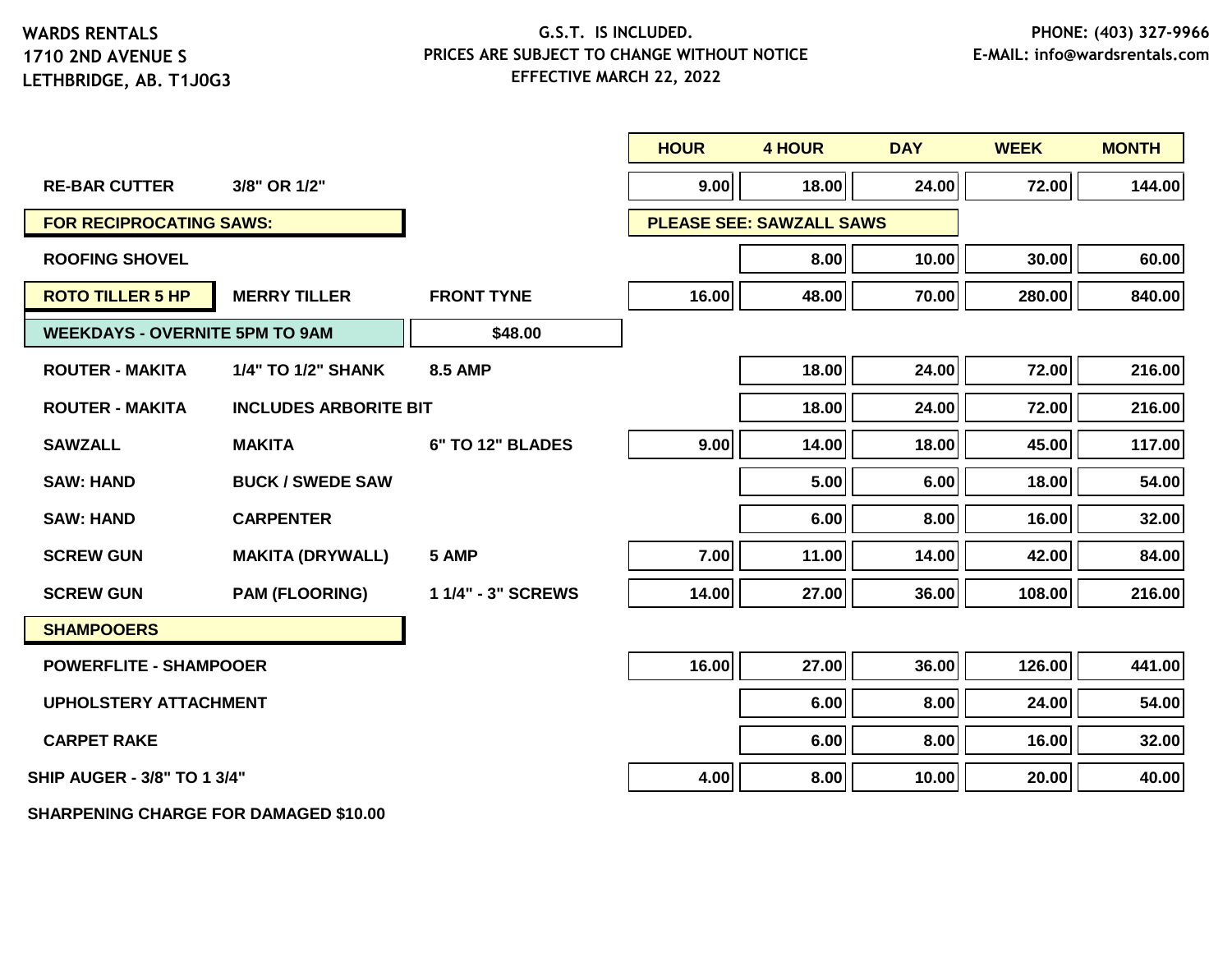|                                       |                             |                        | <b>HOUR</b>                             | <b>4 HOUR</b>                             | <b>DAY</b> | <b>WEEK</b> | <b>MONTH</b> |
|---------------------------------------|-----------------------------|------------------------|-----------------------------------------|-------------------------------------------|------------|-------------|--------------|
| <b>SHOVELS</b>                        | <b>ROUND NOSE OR SQUARE</b> |                        |                                         | 6.00                                      | 8.00       | 16.00       | 32.00        |
|                                       | <b>ROOFING</b>              |                        |                                         | 8.00                                      | 10.00      | 30.00       | 60.00        |
|                                       | <b>TRENCHING</b>            |                        |                                         | 6.00                                      | 8.00       | 16.00       | 32.00        |
| <b>SLEDGE HAMMER</b>                  | <b>3 LB. MALLET</b>         |                        |                                         | 5.00                                      | 6.00       | 15.00       | 30.00        |
| <b>SLEDGE HAMMER</b>                  | 10 - 12 LB.                 |                        |                                         | 6.00                                      | 8.00       | 20.00       | 40.00        |
| <b>SOD CUTTER - RYAN JR.</b>          |                             | <b>12" BLADE WIDTH</b> | 31.00                                   | 62.00                                     | 88.00      | 336.00      | 840.00       |
| <b>WEEKDAYS - OVERNITE 5PM TO 9AM</b> |                             | \$62.00                |                                         |                                           |            |             |              |
| <b>SQUEEGEE</b>                       |                             |                        |                                         | 6.00                                      | 8.00       | 16.00       | 32.00        |
| <b>FOR AIR STAPLERS:</b>              |                             |                        |                                         | <b>PLEASE SEE: AIR STAPLERS</b>           |            |             |              |
| <b>FOR ELECTRIC STAPLERS:</b>         |                             |                        | <b>PLEASE SEE: CARPET - TACKERS</b>     |                                           |            |             |              |
| <b>STUMP GRINDER</b>                  | <b>PRAXIS</b>               | <b>13 HP HONDA</b>     | 43.00                                   | 86.00                                     | 115.00     | 375.00      | 1,100.00     |
| <b>FOR SUBMERSIBLE PUMPS:</b>         |                             |                        | <b>PLEASE SEE: PUMPS</b>                |                                           |            |             |              |
| <b>SURVEY WHEEL</b>                   |                             |                        | 5.00                                    | 8.00                                      | 10.00      | 30.00       | 80.00        |
| <b>FOR TABLES:</b>                    |                             |                        |                                         | <b>PLEASE SEE: BANQUET / PARTY TABLES</b> |            |             |              |
| <b>TABLE SAW 10"</b>                  | <b>BOSCH 10"</b>            |                        |                                         | 27.00                                     | 36.00      | 108.00      | 216.00       |
| <b>FOR TAMPERS:</b>                   |                             |                        | <b>PLEASE SEE: COMPACTION EQUIPMENT</b> |                                           |            |             |              |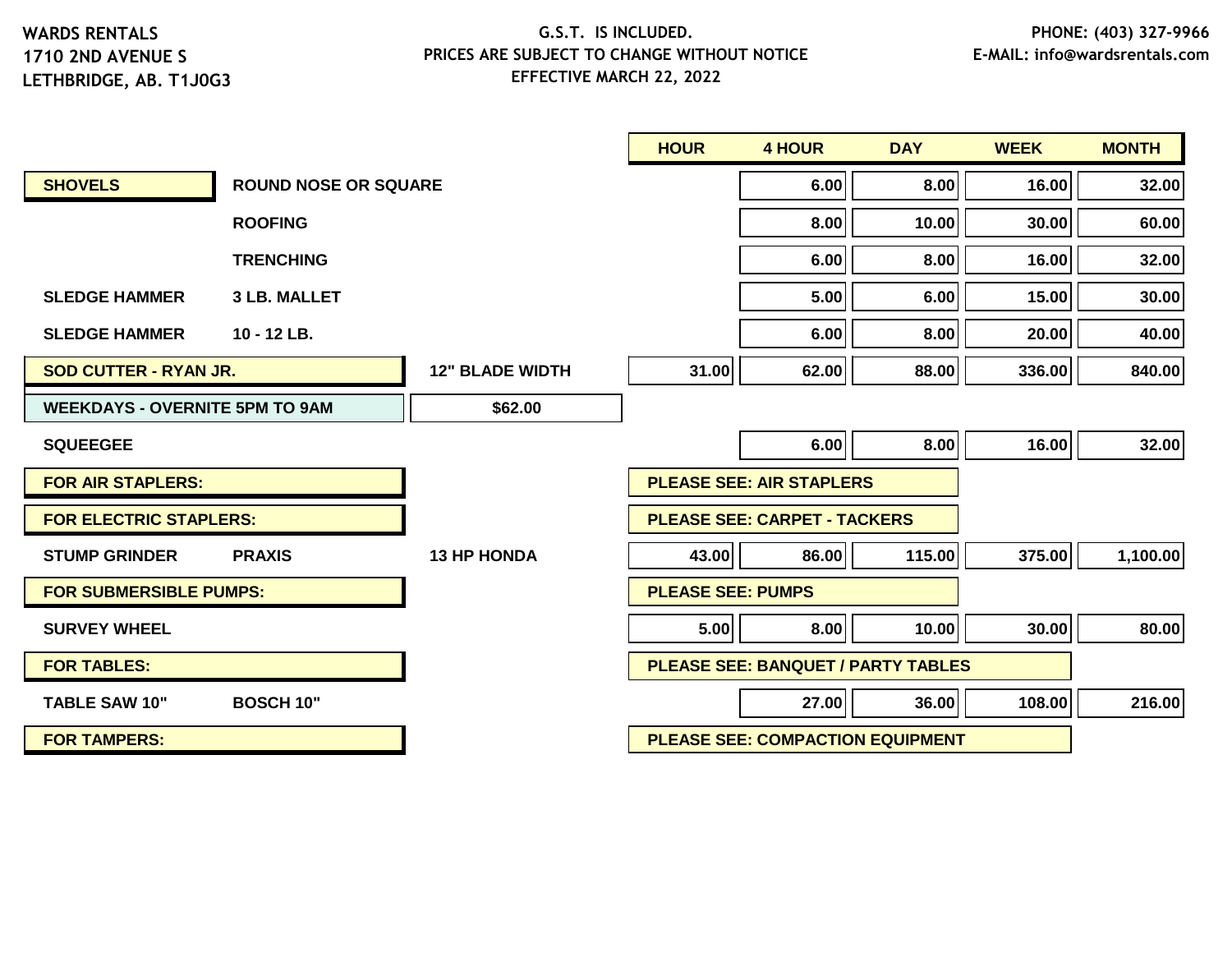|                                     |                       |                      | <b>HOUR</b> | <b>4 HOUR</b>                              | <b>DAY</b> | <b>WEEK</b> | <b>MONTH</b> |
|-------------------------------------|-----------------------|----------------------|-------------|--------------------------------------------|------------|-------------|--------------|
| <b>TELEPOST</b>                     |                       | 7'                   |             |                                            | 6.00       | 15.00       | 30.00        |
| <b>FOR TEXTURE EQUIPMENT:</b>       |                       |                      |             | <b>PLEASE SEE: AIR TEXTURING EQUIPMENT</b> |            |             |              |
| <b>FOR TILE SAWS:</b>               |                       |                      |             | <b>PLEASE SEE: CERAMIC TILE SAWS</b>       |            |             |              |
| <b>TOILET AUGER</b>                 |                       |                      | 5.00        | 8.00                                       | 10.00      | 30.00       | 80.00        |
| <b>TORQUE WRENCH</b>                | <b>HEAVY DUTY</b>     |                      | 8.00        | 12.00                                      | 16.00      | 40.00       | 100.00       |
| <b>TORQUE WRENCH</b>                | <b>STANDARD</b>       |                      | 4.00        | 6.00                                       | 8.00       | 20.00       | 50.00        |
| <b>TRANSMISSION JACK</b>            |                       | <b>600 LBS, MAX.</b> | 20.00       | 23.00                                      | 30.00      | 120.00      | 360.00       |
| <b>TREE PRUNERS / TREE TRIMMERS</b> |                       |                      |             |                                            |            |             |              |
| <b>HAND PRUNER</b>                  | <b>LIGHT DUTY</b>     | <b>UP TO 1"</b>      |             | 5.00                                       | 6.00       | 12.00       | 24.00        |
| <b>HAND PRUNER</b>                  | <b>HEAVY DUTY</b>     | <b>UP TO 1 1/2"</b>  |             | 6.00                                       | 8.00       | 16.00       | 32.00        |
| <b>LONG-HANDLE</b>                  | <b>FISKARS</b>        | 6' TO 12'            | 7.00        | 11.00                                      | 14.00      | 42.00       | 84.00        |
| <b>TRENCHER: GAS</b>                | <b>GROUNDHOG - T4</b> | 6" TO 12"            |             | 86.00                                      | 115.00     | 375.00      | 1,100.00     |
| <b>TRENCHING SHOVEL</b>             |                       | 3" WIDE              |             | 6.00                                       | 8.00       | 16.00       | 32.00        |
| <b>FOR TROWELS:</b>                 |                       |                      |             | <b>PLEASE SEE: CONCRETE TOOLS</b>          |            |             |              |
| <b>UNDERCUT SAW</b>                 | <b>CRAIN</b>          |                      | 12.00       | 27.00                                      | 36.00      | 108.00      | 270.00       |
| <b>VACUUM CLEANER</b>               | <b>MICHAELS</b>       | <b>10 GALLON</b>     | 10.00       | 21.00                                      | 28.00      | 84.00       | 168.00       |
| <b>VINYL COMPOSITE TILE CUTTER</b>  |                       |                      | 9.00        | 14.00                                      | 18.00      | 54.00       | 135.00       |